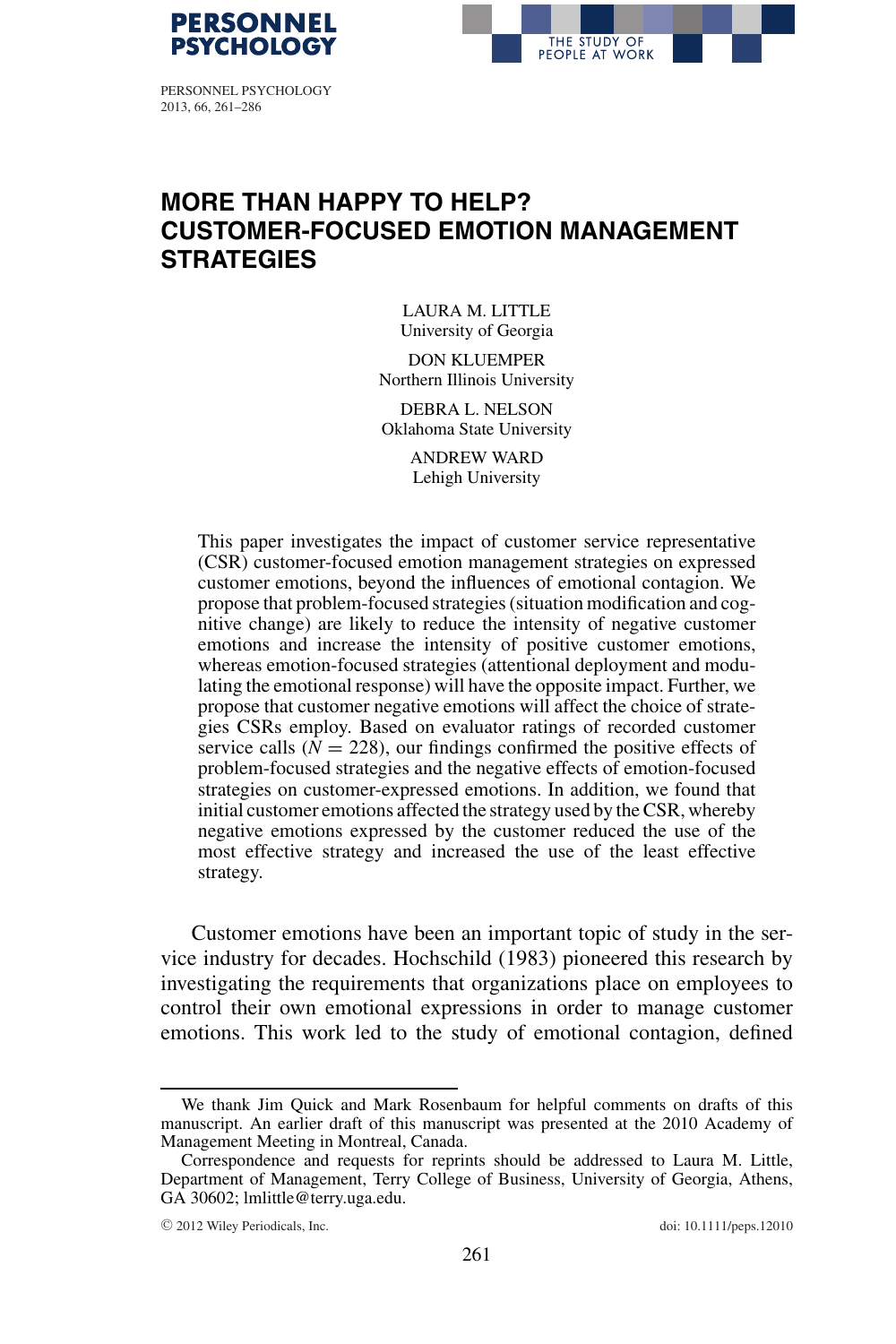as the impact of customer service representatives' (CSR) emotional expressions on customer emotions. Research on emotional contagion has shown that CSR emotional expressions are an important predictor of customer emotions (Barger & Grandey, 2006; Pugh, 2001). What remains unclear, however, is how CSR behaviors affect customer emotions, particularly initially negative ones. In customer-oriented services, having to deal with negative customers is a common occurrence. According to published statistics, CSRs report that, on average, they are subjected to verbal aggression by customers 10 times a day (Grandey, Dickter, & Sin, 2004). Given that service providers understand the importance of customer emotions in that they can impede or facilitate service delivery (Locke, 1996), what do CSRs do to encourage more positive interactions, and further, what influences this behavior?

Despite the widespread acceptance among both academics and practitioners regarding the effectiveness of emotional contagion in increasing positive interactions (i.e., Barger & Grandey, 2006; Pugh, 2001), 70% of customers interacting with a service agent in order to report/resolve problems experience intense negative emotion at the end of the interaction (Customer Care Alliance, 2005). This suggests that CSR efforts directed at positive emotional contagion may not be sufficient and that organizational research needs to focus on the effect CSR behaviors have on customer emotions. Further, it suggests that, although some CSR behaviors aimed at helping customers deal with their problems are effective, some may have damaging consequences. These issues will be addressed in this study through the following three objectives: (a) identifying effective and detrimental CSR behaviors that affect customer emotional expression over and above the effects of emotional contagion, (b) investigating the impact of initial customer emotions on the behaviors of the CSR, and (c) exploring how the use of multiple strategies affects customer emotions. To achieve these objectives, we integrate coping assistance and interpersonal emotion management (IEM) theories.

Coping involves attempting to manage stressors that cause negative emotions. Customers, for example, who experience intense negative emotions, are incited by various stressors. The coping literature has long recognized that interactions with others are an integral part of managing negative emotions and encouraging positive ones, and that individuals can aid others in their emotion management (Lazarus & Folkman, 1984). Researchers have highlighted the importance of investigating active participation in another individual's stress-management efforts, referred to as coping assistance, within the framework of emotion- and problemfocused coping (Cohen, 1992; Thoits, 1986). "Problem-focused coping" refers to attempts to directly manipulate a stressor or the perceptions of it, whereas "emotion-focused coping" relies on actions intended to prevent,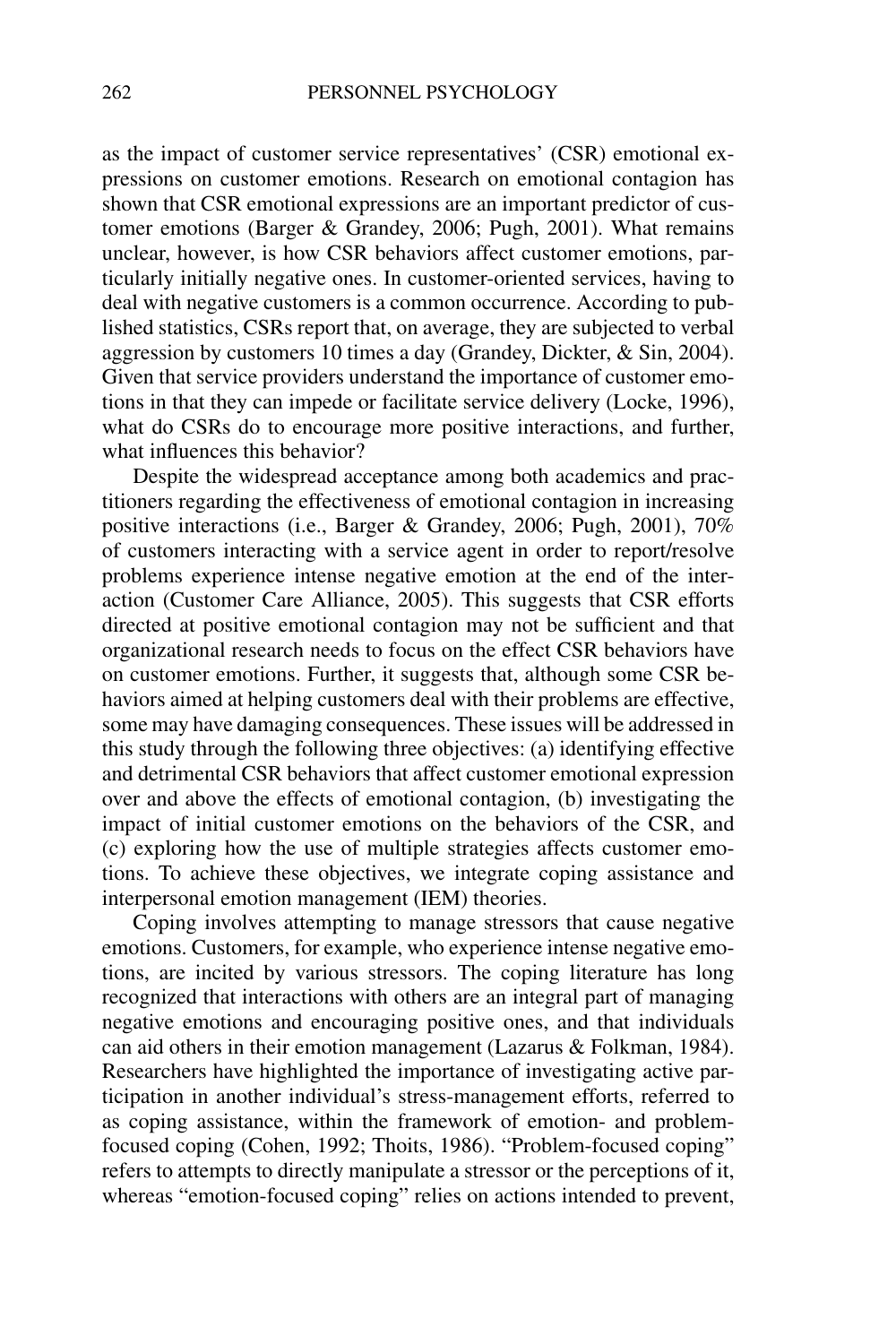minimize, or reduce the expressions of negative emotions that result from a stressful circumstance (Lazarus & Folkman, 1984).

IEM strategies derive from Gross's (1998) work on personal emotion management and the notion that individuals manage others' emotions at work using the same tactics that they use to manage their own emotions (Francis, 1997; Lively, 2000; Niven, Totterdell, & Holman, 2009). Williams (2007) outlined four IEM strategies used by boundary spanners to manage others' emotions: situation modification (changing, removing, or altering a problem to remove the emotional impact) and cognitive change (reappraising a situation or problem as more positive), which we position as problem-focused strategies, and attentional deployment (directing the target's attention to something more pleasant) and modulating the emotional response (influencing emotional response tendencies), positioned as emotion-focused strategies.

In the process of integrating these theoretical frameworks, we advance research on emotions in the service industry in several important ways. First, research on the management of others' emotions is just beginning to emerge in the academic literature (see Williams, 2007). As such, the majority of research on both IEM and coping assistance has been observational and theoretical (for an exception, see Little, Kluemper, Nelson, & Gooty, 2011). Very little is known about how IEM strategies actually affect (and are affected by) others' emotions. As customer emotions have been shown to be particularly impactful on customer satisfaction, purchasing behavior, and other factors important to organizational success (van Dolen, de Ruyter, & Lemmink, 2004), we extend IEM literature to investigate the impact of IEM strategies on customer emotions.

Second, by integrating coping assistance and IEM literature, we develop theory to explain *why* some strategies may have negative consequences in the service industry, whereas others produce opposite results. Williams (2007) suggested that IEM strategies are aimed at reducing others' negative emotions but does not consider that these behaviors may have negative outcomes. Thus, developing theory that addresses both positive and negative outcomes may help CSRs understand the implications of their behaviors when dealing with customers. Third, the impact of the customer's expressed emotion on the strategy used by the CSR has not been studied. We investigate the hypothesized (and yet, ironic) notion that more negative emotions expressed by the customer lead to a less effective use of emotion management strategies, which lends additional practical significance to the study. If our hypotheses are supported, these results may help to better understand how negative customer emotional displays lead the CSRs to engage in less (rather than more) effective IEM strategies.

Finally, previous work has not considered that IEM strategies may interact in affecting customers' emotions. In a post hoc analysis, we explore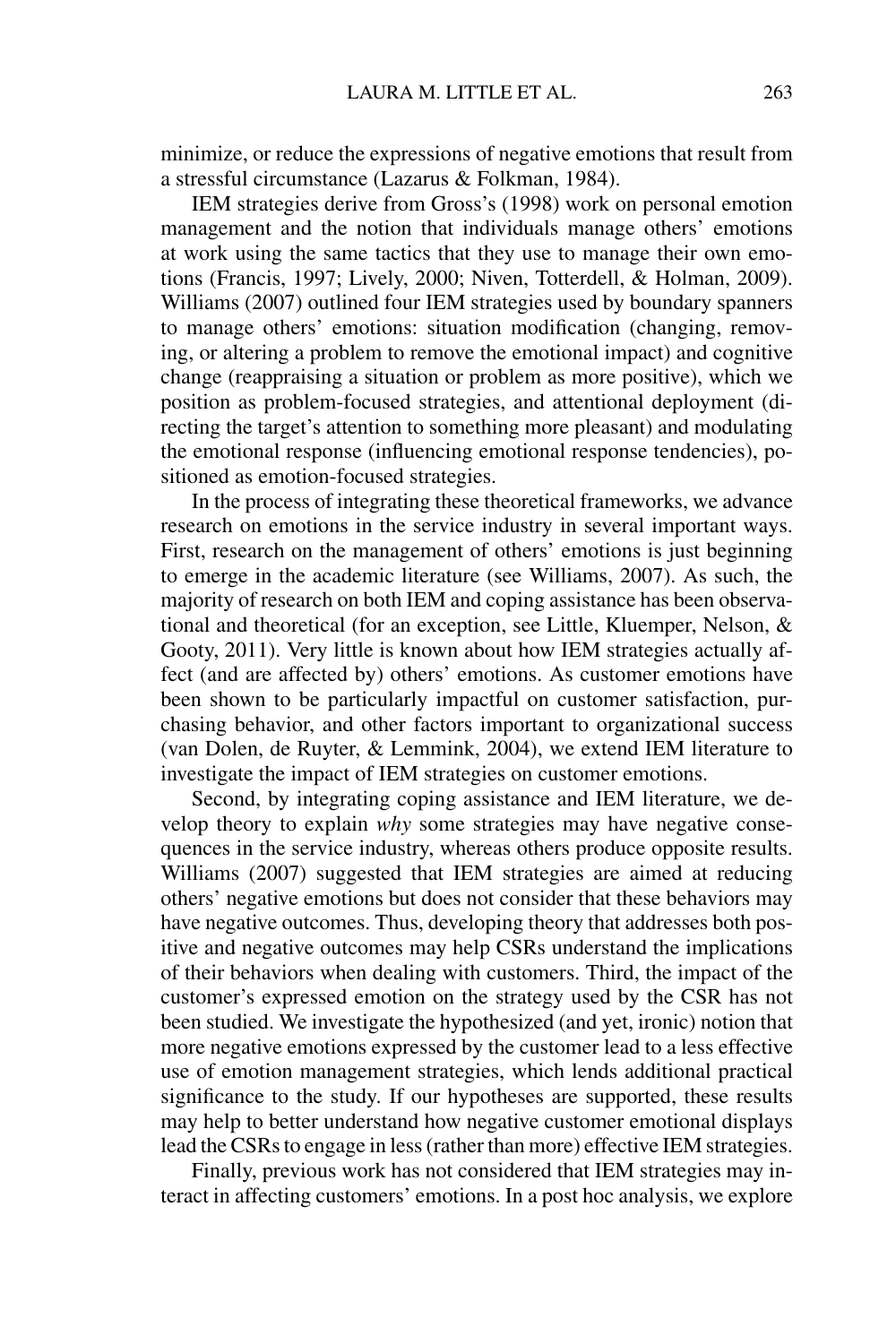the impact of the interactions between strategies on emotions expressed by the customer. Specifically, we seek to investigate the impact on customer emotions when CSRs employ a combination of IEM strategies. In the sections that follow, we present the integration of coping and IEM literature, our hypotheses, results including post hoc analyses, and a discussion that delineates the implications of these results for CSRs' effectiveness in managing customers' negative emotions.

# *Theory and Hypotheses*

Coping is defined as cognitive or behavioral efforts to manage specific demands that are seen as taxing (Lazarus & Folkman, 1984). Demands can be managed by self or through others' assistance, a process known as coping assistance (Cohen, 1988, 1992; Thoits, 1986). Through coping assistance, agents suggest techniques for stress management and participate directly in efforts to help manage stress of the target (Thoits, 1986). Thus, coping assistance can help foster additional target appraisal of the stressor. According to the transactional model of stress (Lazarus & Folkman, 1984), when targets (i.e., the customers) experience negative events (e.g., receive a collections notice, are billed incorrectly, etc.), they go through an appraisal process. If a negative appraisal ensues, distress symptoms characterized by negative affect and emotions will emerge. At this point, targets will seek help from an agent (i.e., the CSR). When confronted by negative targets, the agent can engage in behaviors that assist the target in coping with their emotions or choose to address the problem directly. Because a fundamental aspect of the job is to encourage positive emotions in the customer, a CSR may ask a negative customer to relax or create small talk to lighten the mood (focusing on the target's emotions). Alternatively, a CSR may attempt to address the customer's problem directly or explain how the problem came about (focusing on the cause of the target's emotions). This assistance, then, restarts the appraisal process and subsequently affects ensuing emotions.

Weaving together the IEM and coping assistance literature, in this work, we position situation modification and cognitive change as two problem-focused strategies, with attentional deployment and modulating the emotional response as two emotion-focused strategies. Despite the nomenclature, strategies aimed at managing others' emotion can be either problem or emotion focused because these strategies are based on the theory that emotions originate from a salient antecedent cause (Forgas, 2002; Watson & Clark, 1992). Thus, if an individual addresses the antecedent directly, they are engaged in problem-focused strategies. On the other hand, if the emotion itself is addressed, the strategy is emotion focused.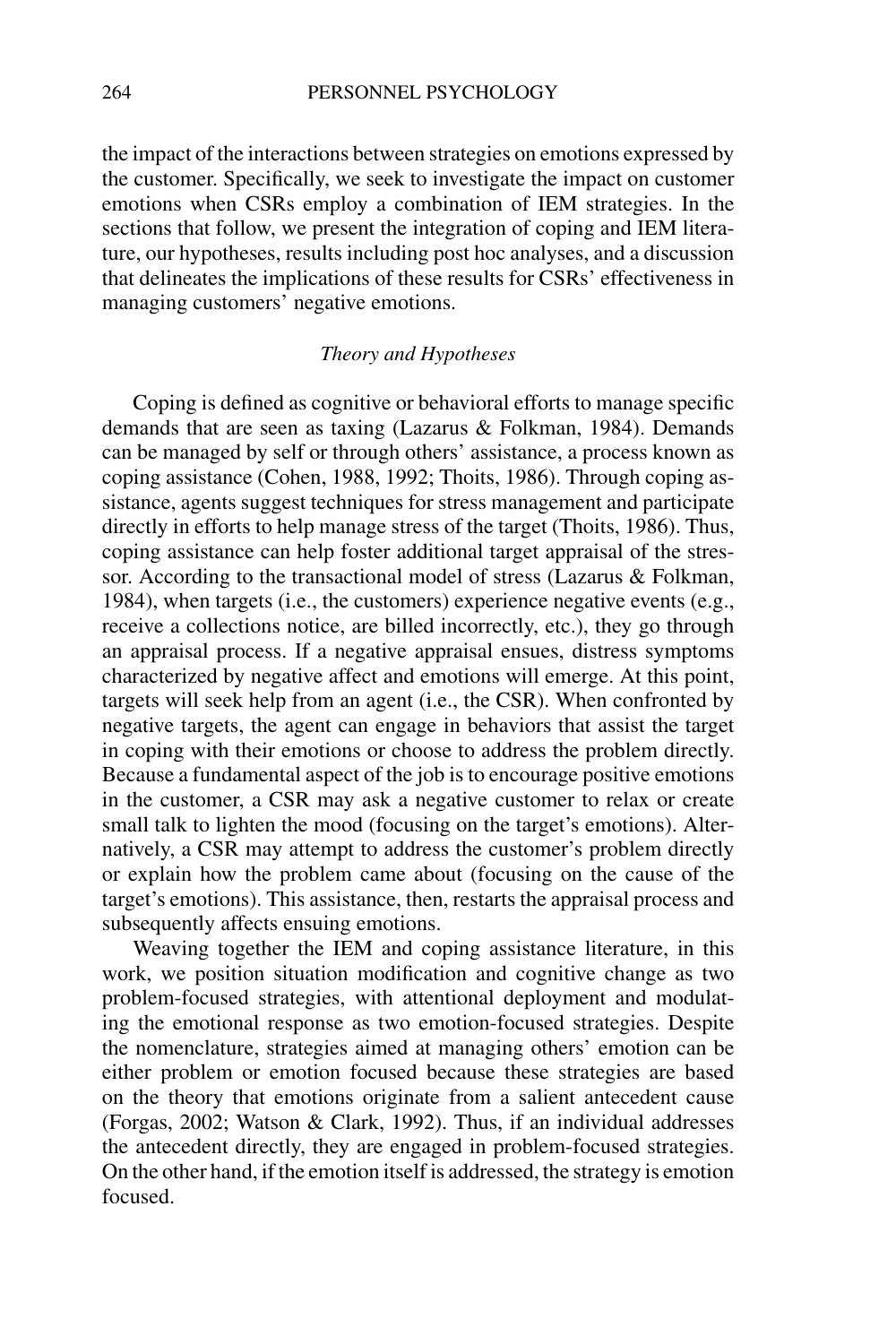### *Problem-Focused Strategies*

Situation modification involves changing or altering the situation to reduce undesired negative emotions and increase positive ones. Agents using situation modification will do everything they can to remove, modify, or change aspects of the situation negatively affecting target's emotions. This strategy deals directly with the source of stress and resides in the problem-focused domain. Certainly, situation modification is a widely utilized strategy in the customer service industry, given that most customers contact CSRs due to problems they have experienced. For example, a CSR could offer to send a replacement product to customers having trouble with their current item. When CSRs modify the situation to solve or address the customer's problem, the customer will likely appraise the situation as less stressful, leading to less intense negative expressed emotions and more intense positive ones. In this case, the CSR helps reduce the customers' stress, which should, in turn, positively affect their emotions. We predict that, when CSRs use situation modification, customers will express more intense positive emotions and less intense negatives ones at the end of the customer service interaction. Research in developmental psychology has shown that problem-focused interventions aimed at targets' negative states have been found to be related to reduced negative states and increased positive states (Barden, Garber, Leiman, Ford, & Masters, 1985). It should be noted that each of the hypotheses presented in this manuscript control for positive and negative expressed emotions on the part of both the customer and the CSR at the beginning of the service interaction, thereby assessing the effect of IEM strategies after controlling for the effect of emotional contagion.

- *Hypothesis 1a*: Situation modification is negatively related to customer-expressed negative emotions at the end of the service call.
- *Hypothesis 1b*: Situation modification is positively related to customer-expressed positive emotions at the end of the service call.

Although perhaps less evident than situation modification in the service industry, we contend that cognitive change is a behavioral strategy that can also positively affect customer emotions. Cognitive change involves altering the customer's perspective regarding the problem or reframing the problem in order to make it subjectively less stressful. When using cognitive change, an agent exhibits behaviors that put situations in perspective for the target. For example, a customer may call to complain about not receiving a product, and the service representative responds that bad weather across the country has delayed all shipments. By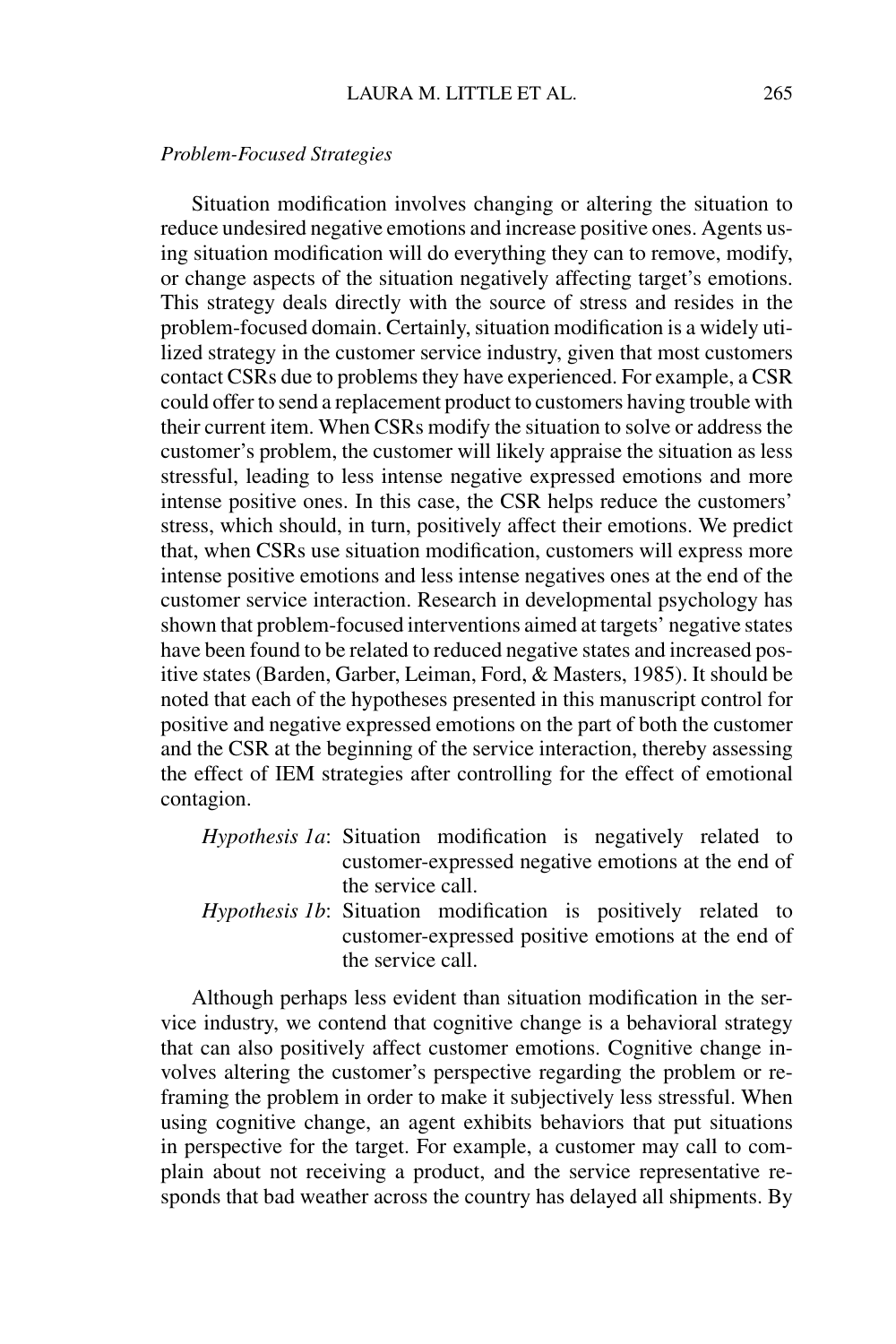attempting to change the target's perception of the problem, this strategy also addresses the problem directly and, thus, is problem focused. During the subsequent appraisal process, the target should appraise the problem less negatively and, by the end of the interaction, express more intense positive emotions and less intense negative ones. Although cognitive change does not involve solving the problem (as does situation modification), the CSR is providing an alternative explanation for the problem and thereby reducing the negative appraisal initially made by the customer. Again, research in developmental psychology has shown that problem-focused interventions aimed at altering targets' negative states have been found to be the most effective in actually reducing the negative states and increasing positive one (Barden et al., 1985). Thus, we hypothesize that these problem-focused strategies will be related to more intense positive emotions and less intense negative ones.

| <i>Hypothesis 2a:</i> Cognitive change is negatively related to customer-                                      |
|----------------------------------------------------------------------------------------------------------------|
| expressed negative emotions at the end of the service                                                          |
| call.                                                                                                          |
| <i>Hypothesis 2a:</i> Cognitive change is positively related to customer-                                      |
| the contracted to the contract of the contract of the contract of the contract of the contract of the contract |

expressed positive emotions at the end of the service call.

#### *Emotion-Focused Strategies*

Attentional deployment involves distracting the target's attention from the cause of undesired negative emotions. This strategy ignores the cause of the problem and solely focuses on improving the customer's emotions using alternative stimuli. Thus, the initial problem persists, as does the customer's original perception of it. With attentional deployment, CSR effort is focused on directly changing the customer's emotions. For example, the CSR may tell a joke or try to engage the customer in small talk to distract them. In this case, the CSR is focused on directly affecting the customer's emotions rather than altering the problem or the customer's perception of the cause of dissatisfaction. We predict that although this strategy may temporarily distract the customer, it will not reduce their negative emotional expressions. Because attentional deployment does not directly address the problem, the customer will have no new information during the subsequent appraisal process, and thus, he or she will not evaluate the situation more positively.

Furthermore, we predict that when this strategy is used, the customer will actually express more intense negative emotions and less intense positive emotions because of the inherent demands involved in the distraction. Very few authors have investigated distraction techniques used by CSRs (Winsted, 2000). However, Surprenant and Solomon (1987) found that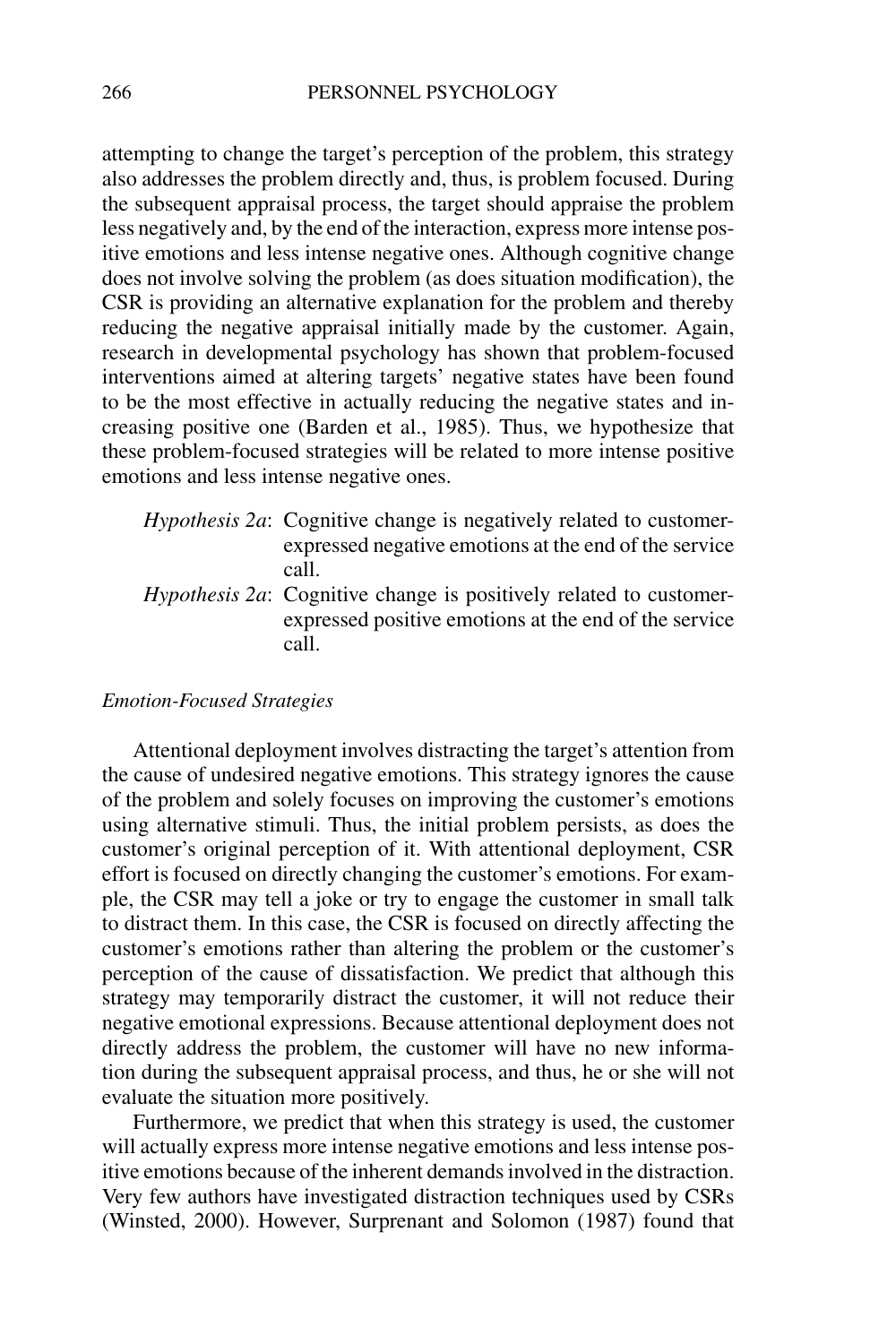the more off-task information (i.e., forms of small talk, including discussions of the weather and other nonfunctional commentary) included in a service encounter, the lower the customer evaluations of trustworthiness, employee competence, and satisfaction with effectiveness. The authors reasoned that distraction techniques, such as small talk, are disruptive, particularly if they require the customer to respond in kind. As a result, the customer must expend more effort on the interaction, resulting in resource depletion. Resource depletion, in turn, has been related to lack of self-control and impairments in self-presentation (Muraven & Baumeister, 2000; Vohs, Baumeister, & Ciarocco, 2005). Thus, as attentional deployment does not provide the customer with a way to reappraise the situation, the negative appraisal persists. Attentional deployment also further taxes customers and reduces self-control of their negative emotions. Consequently, CSR behavior aimed at distraction is likely to lead to more negative expressed emotions.

- *Hypothesis 3a*: Attentional deployment is positively related to customer-expressed negative emotions at the end of the service call.
- *Hypothesis 3b*: Attentional deployment is negatively related to customer-expressed positive emotions at the end of the service call.

Modulating the emotional response involves the CSR attempting to suppress negative customer emotions. A CSR adopting this strategy may, thus, tell a customer to "take a deep breath" or "calm down." Agents who use modulating the emotional response suggest strategies for targets aimed at not expressing their undesired emotions. In a customer service industry, where suggestions for biological modification (i.e., exercise) are not practical, a CSR may interrupt a caller on a negative rant or suggest to an upset customer to relax. These types of attempts at managing a target's emotions often involve "making it clear [that one] do[es] not care how the target feels," a strategy aimed at reducing the target's expressions of these feelings (Niven et al., 2009, p. 504). Modulating the emotional response ignores the problem entirely and focuses on reducing the expressions of negative emotions by the customer and thus is emotion focused. Marketing research has shown that satisfaction suffers when service representatives do not display concern for their customers (Winsted, 2000). In addition, because modulating the emotional response does not address the problem, the customer will have no new information during the subsequent appraisal process and will not appraise the situation more positively at the end of the interaction with the CSR.

Just as attentional deployment, this technique is taxing. In experimental settings, study participants told to suppress their emotions have been found to have greater cognitive costs than those that have not (Richards & Gross,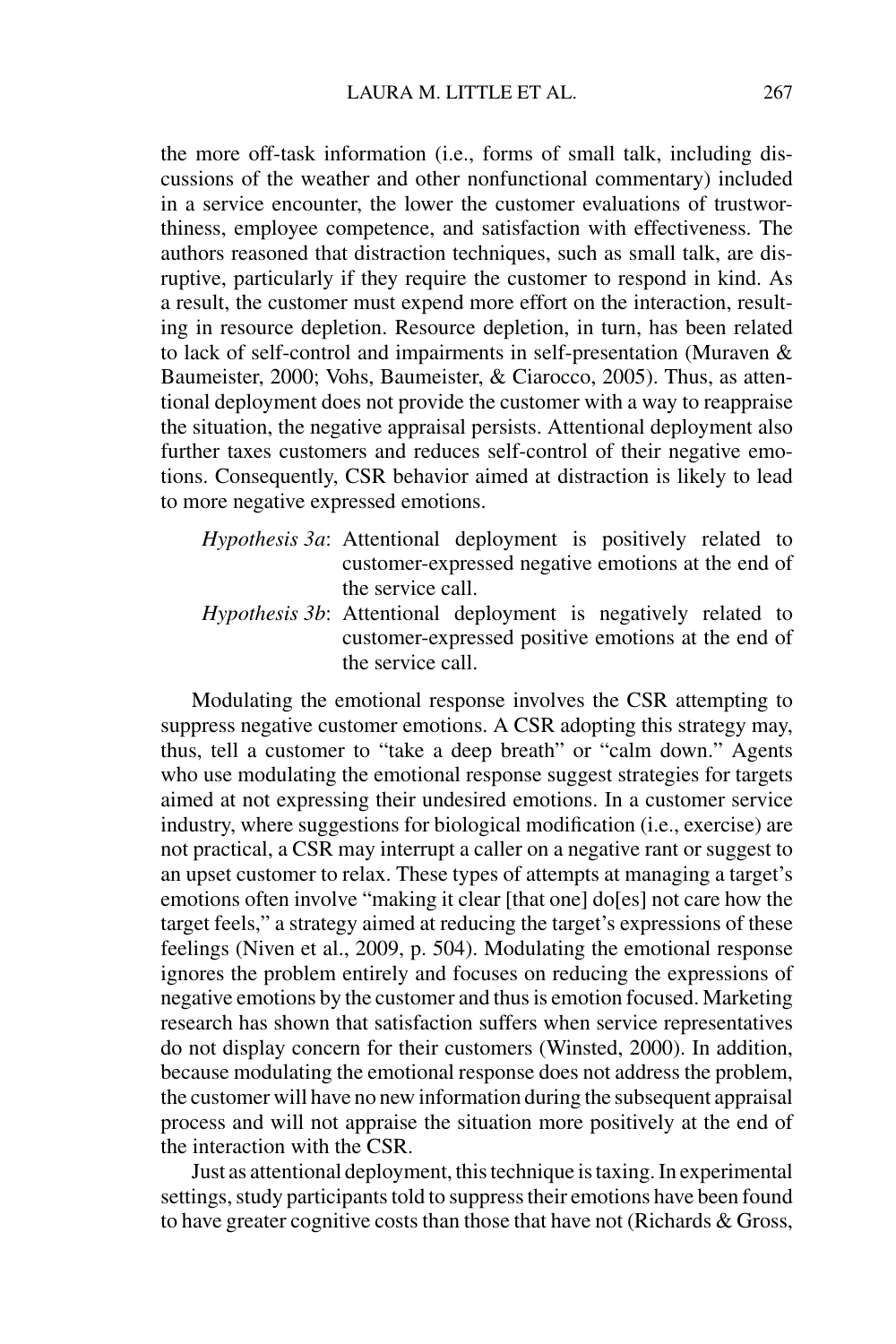2000). Because resource depletion impairs self-presentation and control (Muraven & Baumeister, 2000; Vohs et al., 2005), CSR behavior aimed at modulating the emotional response will relate positively to negative expressed emotions in the customer.

| <i>Hypothesis 4a</i> : Modulating the emotional response is positively re- |
|----------------------------------------------------------------------------|
| lated to customer-expressed negative emotions at the                       |
| end of the service call.                                                   |
| <i>Hypothesis 4b:</i> Modulating the emotional response is negatively re-  |
| lated to customer-expressed positive emotions at the                       |
| end of the service call.                                                   |

#### *Negative Customer Emotions and CSR Behavior*

We were also interested in investigating influences on the choice of IEM strategy used by the CSR. As discussed earlier, the transactional model of stress (Lazarus & Folkman, 1984) suggests that when customers experience a negative event, they go through an appraisal process and subsequently experience stress. This process similarly affects CSRs when they encounter negative customers. Specifically, when CSRs interact with negative customers, they appraise the situation and begin to experience negative emotions and distress symptoms (Lazarus & Folkman, 1984), resulting in emotional dissonance in CSRs (Dormann & Zapf, 2004; Grandey et al., 2004; Tschan, Rochat, & Zapf, 2005; Wegge, Vogt, & Wecking, 2007).

Emotional dissonance represents incongruence between the organizational expectations of the CSRs to consistently exhibit positive emotions (i.e., being positive with the customer) and the actually experienced negative emotions (Hochschild, 1983). Emotional dissonance has been shown to lead to a change in CSR behavior, often resulting in decreased helpfulness (Wegge et al., 2007) and a reduction in the performance quality (Bakker & Heuven, 2006; Tice & Bratslavsky, 2000; Zapf, 2002). Thus, we propose that negative emotions expressed by the customer result in CSR emotional dissonance, which will affect the choice of IEM strategy used. Specifically, CSRs exposed to negative customer emotional expressions may focus more directly on this source of dissonance. This should increase their use of emotion-focused IEM strategies and decrease their use of problem-focused strategies

# *Hypotheses 5*: Customers' initial expressed negative emotions are negatively related to situation modification (5a) and cognitive change (5b).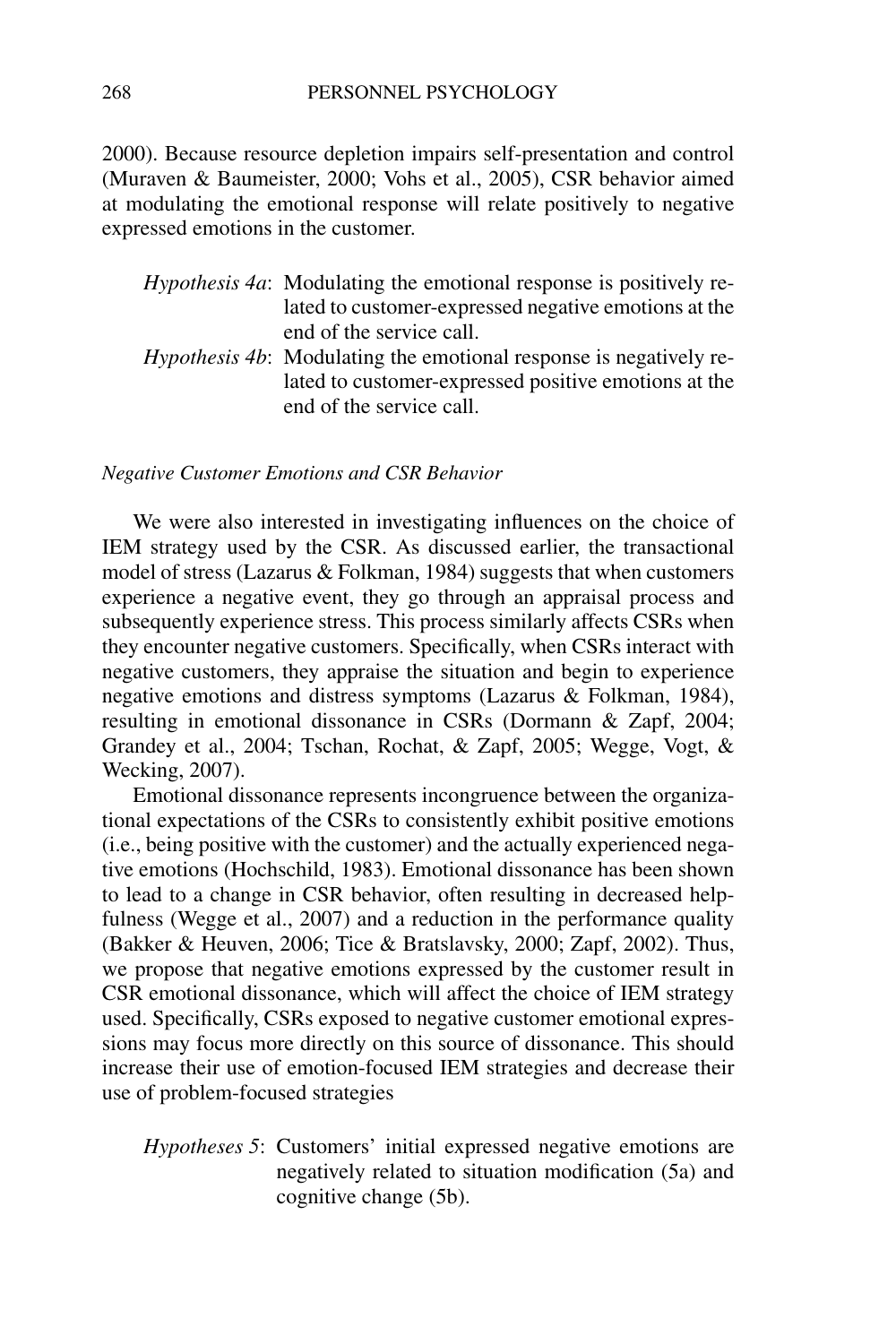# *Hypotheses 6*: Customers' initial expressed negative emotions are positively related to attentional deployment (6a) and modulating the emotional response (6b).

# *Method*

# *Participants and Procedure*

As part of a comprehensive research effort, a medical billing organization located in the southeastern United States agreed to participate in this research study in exchange for summary information. Our level of analysis was incoming customer service phone calls  $(N = 228)$ , audio recorded during the single working day of 40 CSRs. The recordings began as soon as a phone call was initiated and ended when the caller hung up. Employees were billing account representatives that provided billing support for their medical clients. Only phone calls that were at least 2 minutes long and in which a customer expressed some level of negative emotions at the beginning of the call were subjected to the subsequent analysis. In total, we recorded 556 incoming calls, 312 of which were more than 2 minutes long. Within those 312 calls, we verified that no two calls involved the same caller (which might impact the nonindependence of the customer ratings). Calls ranged from 2 minutes long to 15 minutes and 8 seconds ( $M = 4$  minutes, 6 seconds;  $Mdn = 3$  minutes, 23 seconds;  $SD = 2$  minutes, 16 seconds). We chose 2 minutes as the minimum duration, as having sufficient time to interact with the customer is necessary for a CSR to sense negative emotions, employ IEM strategies, and affect the customer's emotions. As there is no guidance in the literature regarding the amount of time necessary, we offer 2 minutes as a reasonable minimum threshold for telephone-based customer service interactions of the sort used in this study.<sup>1</sup>

Because the purpose of our study was to investigate strategies used by CSRs to help customers manage negative emotions, we recruited undergraduate student volunteers from a large southeastern university as raters tasked to determine which calls contained customers who expressed some negative emotions at the beginning of the call. Each student rater participated in a 20-minute training session. Raters were familiarized with the job description on which the interviews were based, reviewed the

<sup>&</sup>lt;sup>1</sup>Two academics familiar with related research in the areas of management and marketing were contacted regarding an appropriate minimum threshold for call length. Although unaware of an existing cutoff value applied in previous studies, both expressed concern that a cutoff was necessary given the theoretical processes involved in this study, and both agreed that 2 minutes (although arbitrary) would represent an appropriate minimum call length.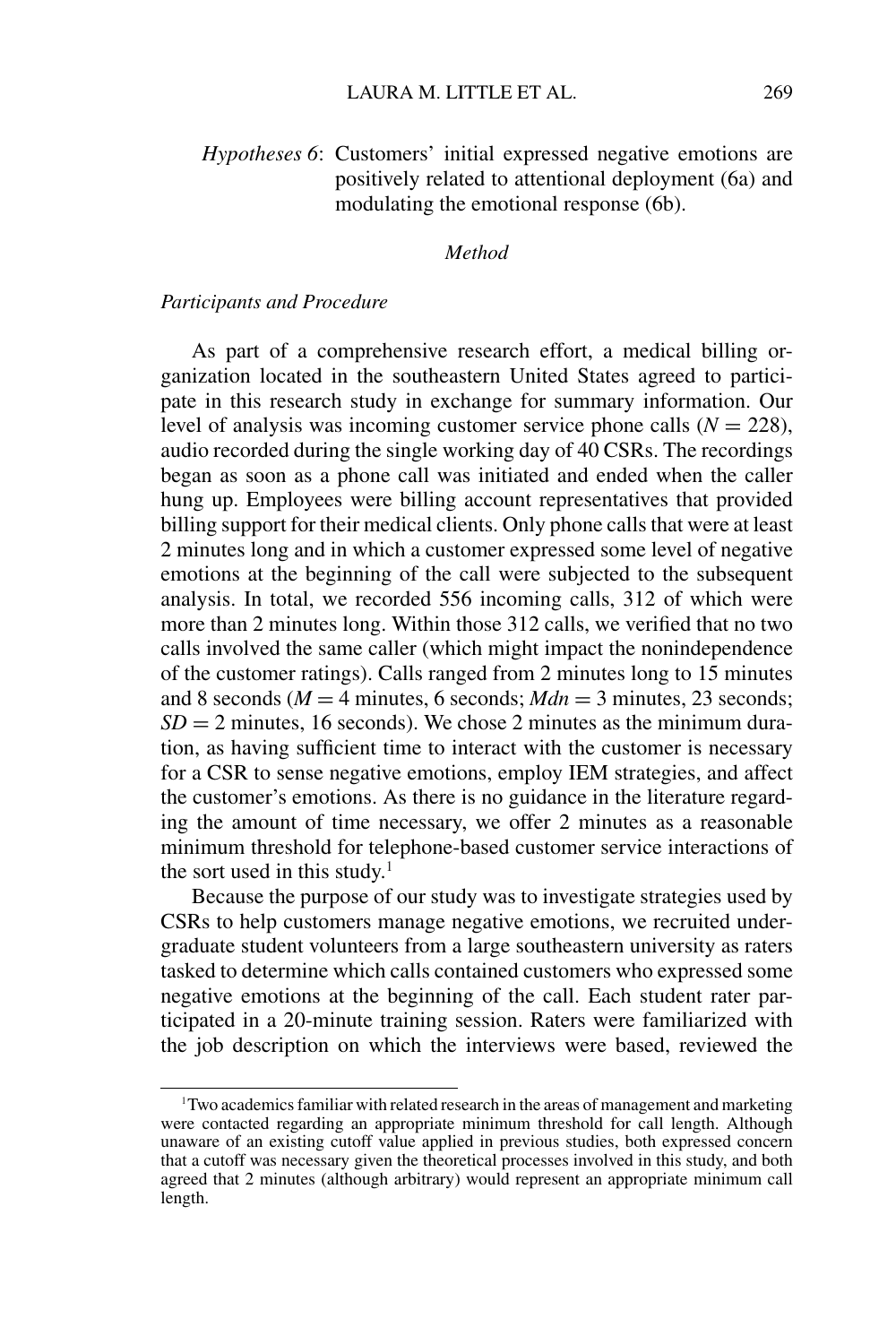constructs they would be rating, and learned to use the structured rating scales employed in the study. As a part of this study, 305 students rated the level of expressed negative emotions by the customer at the beginning of the call. Each student rated approximately 5 of the 312 calls, resulting in about five ratings per call. First, we averaged the negative expressed emotions per call from the student ratings and retained those calls in which the average negative expressed emotions exceeded 1 on a 5-point Likert scale (1 = *person was monotone lacked intensity*; 5 = *very negative tone to voice, negative intensity, anxiousness, anger, frustration apparent*), indicating some level of expressed negative emotions on each call.<sup>2</sup> Of the 312 calls rated, 84 did not contain expressed negative emotions and were subsequently removed from the sample. Thus, our final sample consisted of 228 calls.

In recognition of the fact that idiosyncratic rater differences may affect ratings (Gehrlein, Dipboye, & Shahani, 1993), we hired two independent raters with extensive experience as customer service managers. According to Campion, Palmer, and Campion (1997), rater validity is maximized and independence is assured by having the same rater evaluate all calls, and more skilled raters are likely to make more accurate judgments (Motowidlo et al., 1992). In addition to the training administered to the student raters described earlier, these expert raters were asked to rate five pilot audio recorded calls as practice. One rater assessed the employee-related variables (situation modification, cognitive change, attentional deployment, modulating the emotional response, and the control variables—positive and negative emotions at the beginning of the call), while the other rated customer-related variables (positive and negative emotions at the end of the call, and the controls—positive and negative emotions at the beginning of the call). As each rater rated each call, and because customer-related and employee-related variables were obtained from different sources, this design allowed for a greater degree of standardization across calls as well as for the reduction of common method variance (Podsakoff, MacKenzie, Lee, & Podsakoff, 2003).

Although only expert ratings were used to test our hypotheses, 615 students were asked to rate either the customer-related constructs or the representative-related constructs for each of the calls. Each student rater evaluated approximately five calls, resulting in five separate ratings of each call. We then calculated average measures interclass correlation coefficient (ICC, 2) values using one-way analyses of variance and

<sup>&</sup>lt;sup>2</sup>We chose this cutoff to allow for the greatest potential variance in customer negative expressed emotions, which still allowed us to classify these individuals as displaying some negative emotions. We also performed the analysis using cutoffs of 1.5 and 2 and found the same pattern of results with respect to the emotion- and problem-focused strategies and customer expressed emotions.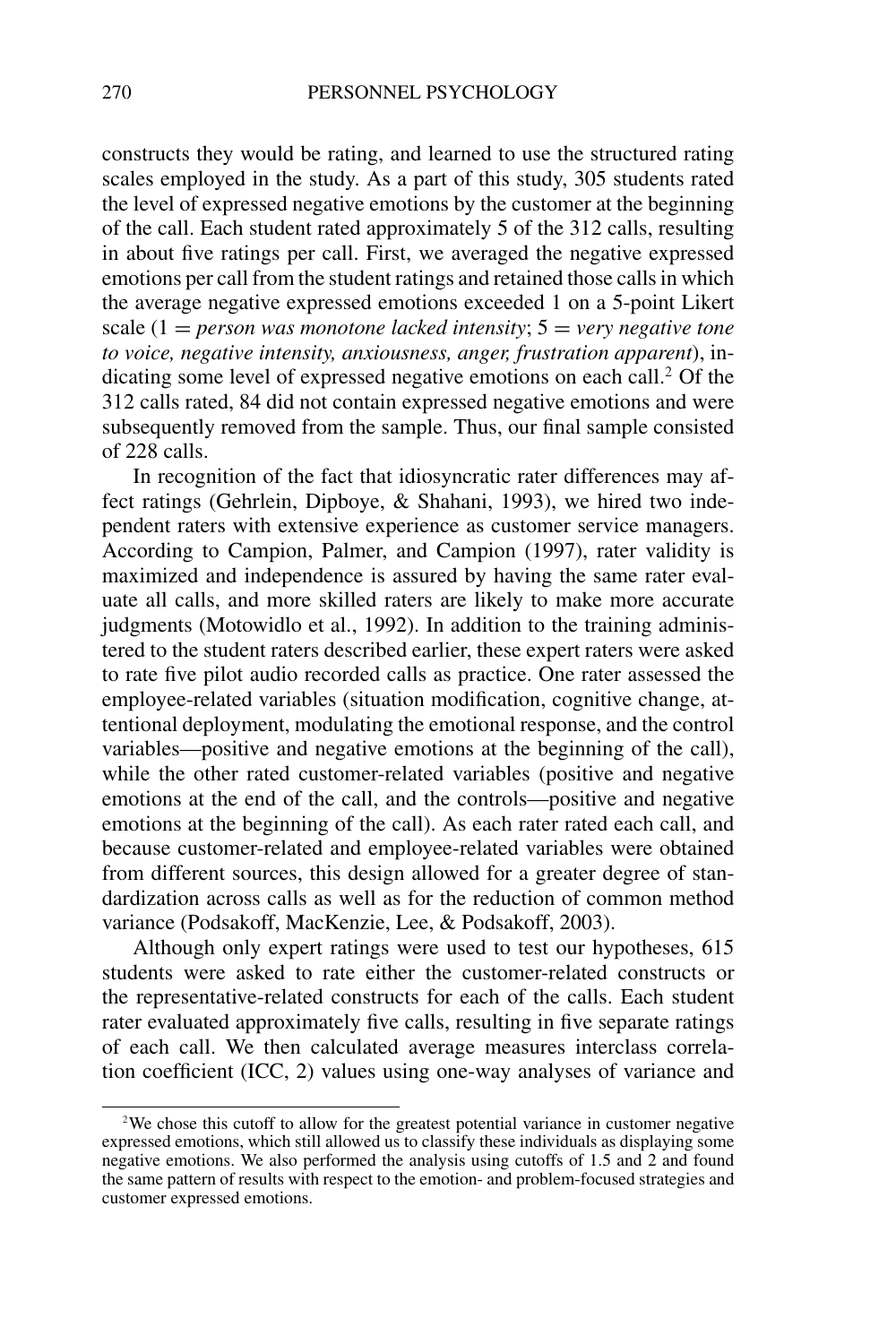found these values were significantly related to ratings of the experts (see Table 1).

#### *Measures*

*CSR interpersonal emotions management strategies.* Anchored rating scales were used to measure IEM strategies. Anchored rating scales use descriptions to illustrate scale points to reduce ambiguity and semantic differences and enhance rater objectivity, implicitly increasing reliability while reducing contamination and deficiency (Campion et al., 1997). As, according to Campion, Campion, and Hudson (1994), the most reliable and valid approach to anchored rating scales is to use multiple types of anchors, we developed single-item structured measures for each construct. To develop these structured measures, we randomly chose calls to listen to, during which time, we identified examples of each strategy and translated them into descriptions of three anchors for each scale. Specifically, we used a 5-point rating scale with anchored responses corresponding to low (1), moderate (3), and high (5) response options.

The response scales were used to assess the four emotion management strategies (two types of problem- and emotion-focused coping assistance) of the CSR throughout the entire customer interaction. Each call was rated for each strategy. An example structured anchor for situation modification is "5-High-Employee did all they could to solve the customer's problem. Employee changed the situation to remove the negative impact on the customer." An example structured anchor for cognitive change is "5- High-The employee told the customer to keep things in perspective. The employee directly referred to the customer's problem as minor or something he or she shouldn't worry about." Similarly, "5-High-The employee told a joke or jokes. The employee changed the subject to something more positive. The employee talked about something unrelated to the issue the customer was calling about." is an example of structured anchor for attentional deployment. Finally, a modulating emotional response example is "5-High-The employee asked the customer to calm down. The employee asked the customer to take a deep breath. The employee asked the customer to lower his/her voice or not to speak in a particular tone."

*Customer expressed emotions.* The positive expressed emotions and negative expressed emotions scales were assessed by an independent rater, who rated all customer-related constructs. This expert rater (as well as the student raters rating the same constructs) was given descriptions of what constitutes positive and negative emotions and was trained in recognizing the different types of emotions. Support has been found for coders' abilities to judge emotions through verbal tone (Barsade, 2002). Adhering to the Watson and Tellegen (1985) framework, which casts positive and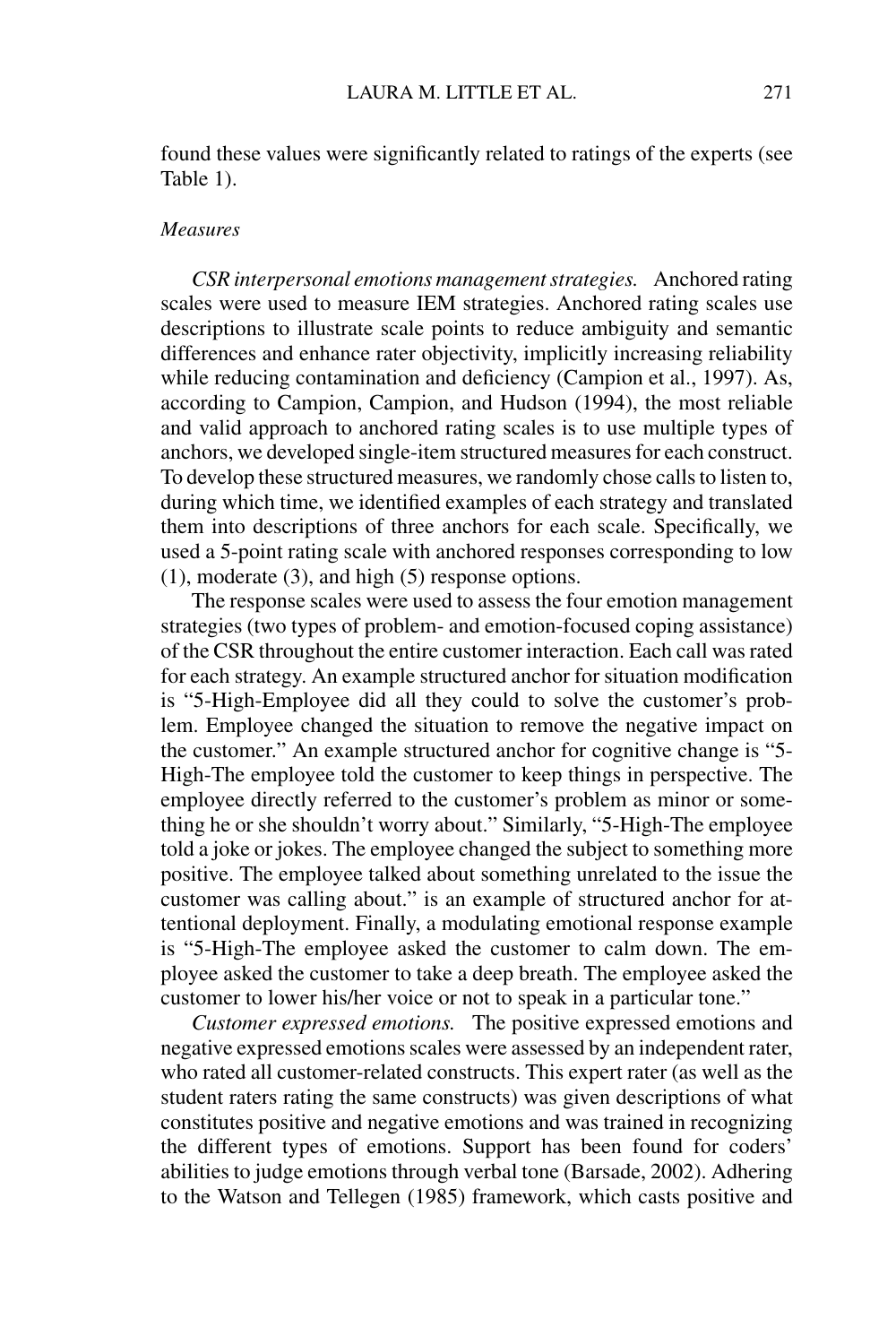|                                                                                                                                                                                                                                                                                           |                |                             |                | Means, Standard Deviations, and Intraclass Correlation Coefficients |             |               |                      |             |            |         |         |          |        |           |
|-------------------------------------------------------------------------------------------------------------------------------------------------------------------------------------------------------------------------------------------------------------------------------------------|----------------|-----------------------------|----------------|---------------------------------------------------------------------|-------------|---------------|----------------------|-------------|------------|---------|---------|----------|--------|-----------|
| Variable                                                                                                                                                                                                                                                                                  |                | SD.                         |                | $ICC(2)a$ $ICC(2)b$                                                 |             | 2             | 3                    |             | 5          | c       |         | $\infty$ | σ      | $\approx$ |
| <b>CSR BPE</b>                                                                                                                                                                                                                                                                            | $\ddot{ }$     | Ŝ,                          |                |                                                                     |             |               |                      |             |            |         |         |          |        |           |
| <b>CSR BNE</b>                                                                                                                                                                                                                                                                            | SO.            | $\ddot{c}$                  | ੩              |                                                                     | $-16$       |               |                      |             |            |         |         |          |        |           |
| Customer BPE                                                                                                                                                                                                                                                                              | 5              | .78                         | $\mathcal{S}$  | $\frac{4}{6}$                                                       | $\ddot{.}$  | $-0.06$       |                      |             |            |         |         |          |        |           |
| Customer BNE<br>4.                                                                                                                                                                                                                                                                        | $\ddot{54}$    | 34                          | $\overline{6}$ | 59                                                                  | $-0.8$      |               | $-52$                |             |            |         |         |          |        |           |
| Situation modification                                                                                                                                                                                                                                                                    | 3.06           | $\overline{.18}$            | $\ddot{q}$     | 52                                                                  | $\ddot{=}$  | $-0.9$        |                      |             |            |         |         |          |        |           |
| Cognitive change<br>Ó.                                                                                                                                                                                                                                                                    | 1.14           | $\overline{46}$             | 48             | $\dot{4}$                                                           | $\ddot{13}$ | $-03$         | 5.                   |             |            |         |         |          |        |           |
| Attentional deployment<br>$\ddot{\cdot}$<br>$\mathbf{r}$                                                                                                                                                                                                                                  | 00.1           | 38                          | 69             | 59                                                                  |             | $-0.5$        | $-5$                 |             | $\ddot{1}$ |         |         |          |        |           |
| Modulating the emotional<br>∞ं                                                                                                                                                                                                                                                            | 122            | 58.                         | 4              | $\frac{48}{5}$                                                      | $-14$       |               | ب<br>آ               | $\tilde{5}$ |            | ē       | S       |          |        |           |
| response                                                                                                                                                                                                                                                                                  |                |                             |                |                                                                     |             |               |                      |             |            |         |         |          |        |           |
| Customer EPE<br>ö                                                                                                                                                                                                                                                                         | $\frac{96}{5}$ | $\overline{84}$             | $\overline{7}$ | Ğ.                                                                  | .27         | $-12$         | $\ddot{\mathcal{E}}$ | $-.26$      | $\ddot{3}$ | $-0.06$ | $\odot$ | $-0$     |        |           |
| <b>Customer ENE</b><br>$\overline{10}$                                                                                                                                                                                                                                                    | 142            | $\mathcal{S}^{\mathcal{S}}$ | .75            | 68                                                                  | $-21$       |               | $-16$                |             |            |         | $-0.08$ | $-26$    | $-55$  |           |
| Call length (sec)                                                                                                                                                                                                                                                                         | 227.30         | 109.48                      | I              |                                                                     | $-0.8$      | $\mathcal{O}$ |                      | $-0.8$      |            |         | $-12$   |          | $-0.6$ | S.        |
| <i>Note</i> . <sup>a</sup> Research has found the mean of audio recording ratings of an individual in an extremely stressful situation to be 4 on a 7-point Likert scale<br>(Streeter, Macdonald, Apple, Krauss, & Galotti, 1983). Thus, these results are in line with our expectations. |                |                             |                |                                                                     |             |               |                      |             |            |         |         |          |        |           |
| $N = 228$ , For correlations greater than   13  $p < 0.05$ ; for correlations greater than   17  $p < 0.1$                                                                                                                                                                                |                |                             |                |                                                                     |             |               |                      |             |            |         |         |          |        |           |

BPE beginning positive emotions; BNE  $\sf II$  beginning negative emotions; EPE  $\sf II$  end positive emotions; ENE end negative emotions; ICC(2)a  $\parallel$ ICC(2) value averaged across all raters; ICC(2)b ICC(2) value with aggregated student ratings and expert rater.

272 PERSONNEL PSYCHOLOGY

 $\ddot{\phantom{a}}$ 

TABLE 1

TABLE<sub>1</sub>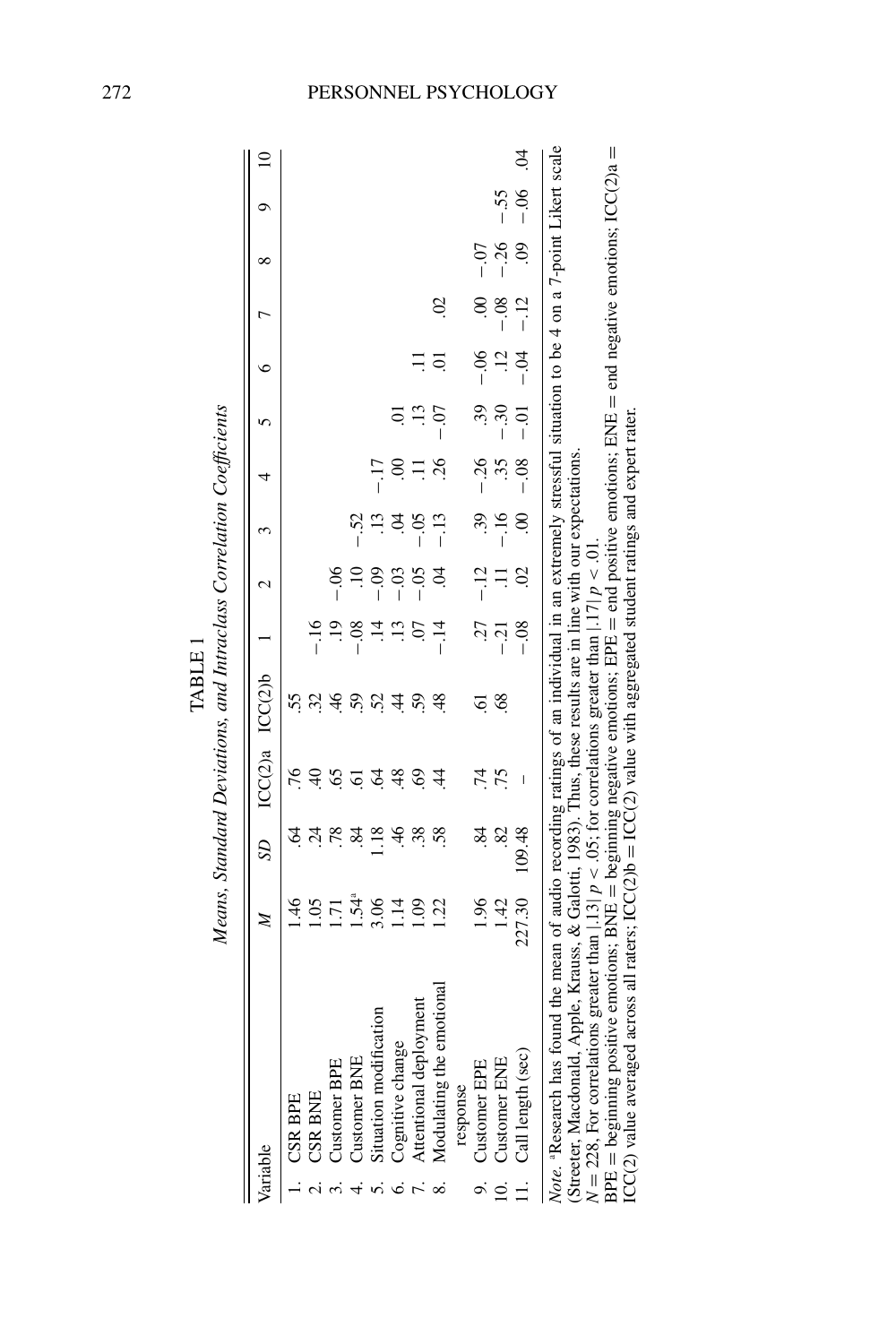negative emotions as two factors, and consistent with other measures of emotions (PANAS-X), raters were asked to indicate the level of participants' positive and negative emotions from 1, which represented "very monotone with little emotion" to 5, which represented "a very positive tone of voice, positive intensity, friendliness, and warmth" (for positive emotions) or "a very negative tone, with negative intensity, anxiousness, fear, or frustration" (for negative emotions). The ICCs (see Table 1) show consistency across raters and support the reliability of the procedures used.

*Control variables.* Although, to our knowledge, no extant studies have investigated the contagion effect of CSR-expressed negative emotions on customer's emotions, research on group mood has indicated positive and negative contagion effects (Barsade, 2002). Thus, we controlled for both. Because we posited that CSR behavior would affect customer emotions beyond CSR expressed emotions, this study assessed the impact of IEM strategies on customer emotions beyond the effects of both positive and negative emotional contagion on the part of the CSR, as well the effects of positive and negative emotional contagion on the part of the customer, which could affect the CSR.

In addition, because customer emotions at the beginning of the call (i.e., the opening statement) are likely related to customer emotions at the end of the call, we also controlled for customer positive and negative expressed emotions at the beginning of the call. Finally, as extensively long calls are thought to anger customers, call center representatives are often given specific instructions regarding the maximum acceptable call length (Witt, Andrews, & Carlson, 2004), call length was calculated (in seconds) from the time the CSR picked up the phone (to take an incoming call) to the time he or she hung it up.

## *Results*

Analyses were conducted using path analysis in Mplus 6.11 with the Huber-White (Huber, 1967; White, 1982) sandwich estimator to account for possible nonindependence.<sup>3</sup> Nonindependence was not an issue for customers (no customer was a participant in more than one call) or raters (one expert rater rated all customer-oriented variables; the other rated all employee-oriented variables). However, nonindependence was possible in our data due to cases in which one employee participated in more than one call. The Huber-White sandwich estimator provides parameter estimates and standard errors that do not differ from those of bootstrapped parameter estimates and standard errors (see Muthén  $\&$  Muthén, 2007). Consistent with prior research (e.g., Boone, van Olffen, & van Witteloostuijn, 2005;

<sup>&</sup>lt;sup>3</sup>Because our hypothesized and post hoc models were fully identified, we do not report fit statistics.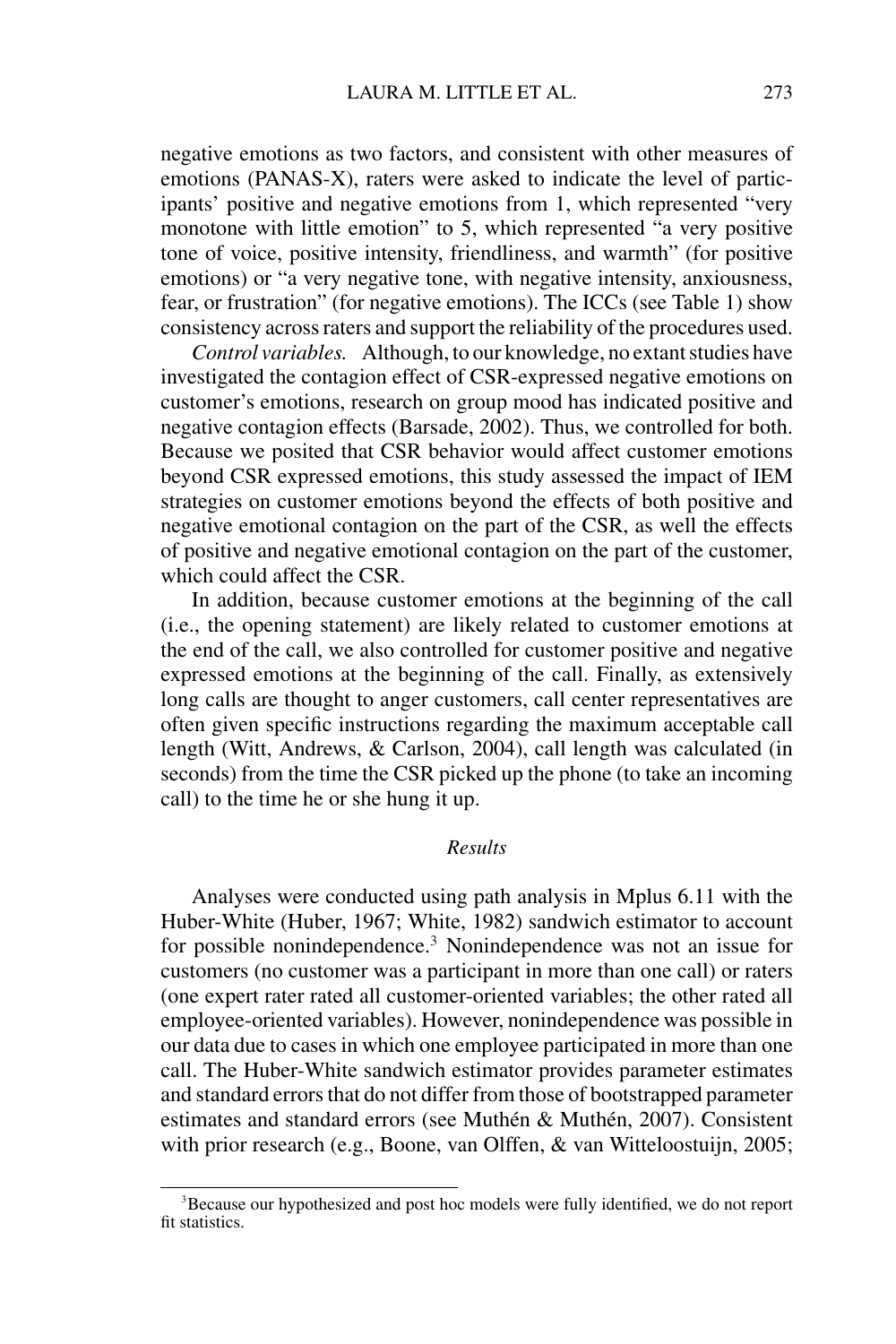| LA BI |  |
|-------|--|
|-------|--|

| <b>Customer ENE</b><br><b>Customer EPE</b> |
|--------------------------------------------|
| $-.07$                                     |
| $-.05$                                     |
| $.29**$                                    |
| $-.05$                                     |
| $.17**$                                    |
| $.33**$                                    |
| $-.03$                                     |
| $-.09+$                                    |
| .03                                        |
|                                            |

*Regression Results Investigating the Impact of IEM Strategies on Customer Emotion at the End of the Call*

 $Note. N = 228.$ 

 $BPE =$  beginning positive emotion;  $BNE =$  beginning negative emotions;  $EPE =$  end positive emotions; ENE = end negative emotions.  $* p < .05$ .  $* p < .01$ .

Bottom, Holloway, Miller, Mislin, & Whitford, 2006; Kilduff, Crossland, Tsai, & Krackhardt, 2008), we chose this statistical technique, rather than hierarchical linear modeling (HLM), as HLM requires more assumptions regarding the distribution of the error terms (Primo, Jacobsmeier, & Milyo, 2007) and provides little added value to a model such as ours that has no Level-2 predictor.

Bivariate correlations and descriptive statistics are provided in Table 1. We first confirmed the expected negative relationship between positive emotions and negative emotions within individuals. Our results indicate that CSRs' beginning negative emotions and positive emotions  $(r =$  $-16$ ,  $p < .05$ ), the customers' beginning negative emotions and positive emotions  $(r = -.52, p < .01)$ , and the customers' end negative emotions and positive emotions ( $r = -.55$ ,  $p < .01$ ) are moderately correlated with one another, suggesting a clear distinction between positive and negative emotions. Next, we evaluated the expected positive relationship of positive and negative emotions between the beginning and the end of the call. Specifically, path analytic estimates (presented in Table 2) of customers' beginning and end negative emotions ( $\gamma = .27$ ,  $p < .05$ ) and customers' beginning and end positive emotions ( $\gamma = .29$ ,  $p < .01$ ) demonstrate moderate consistency from the beginning to the end of the call. It is also noteworthy that results reveal no relationship between customers' beginning negative emotions and end positive emotions, or beginning positive emotions and end negative emotions ( $\gamma = -.05$ , *ns*,  $\gamma = .07$ , *ns*, respectively). These findings imply that positive and negative emotional expressions are not related across time.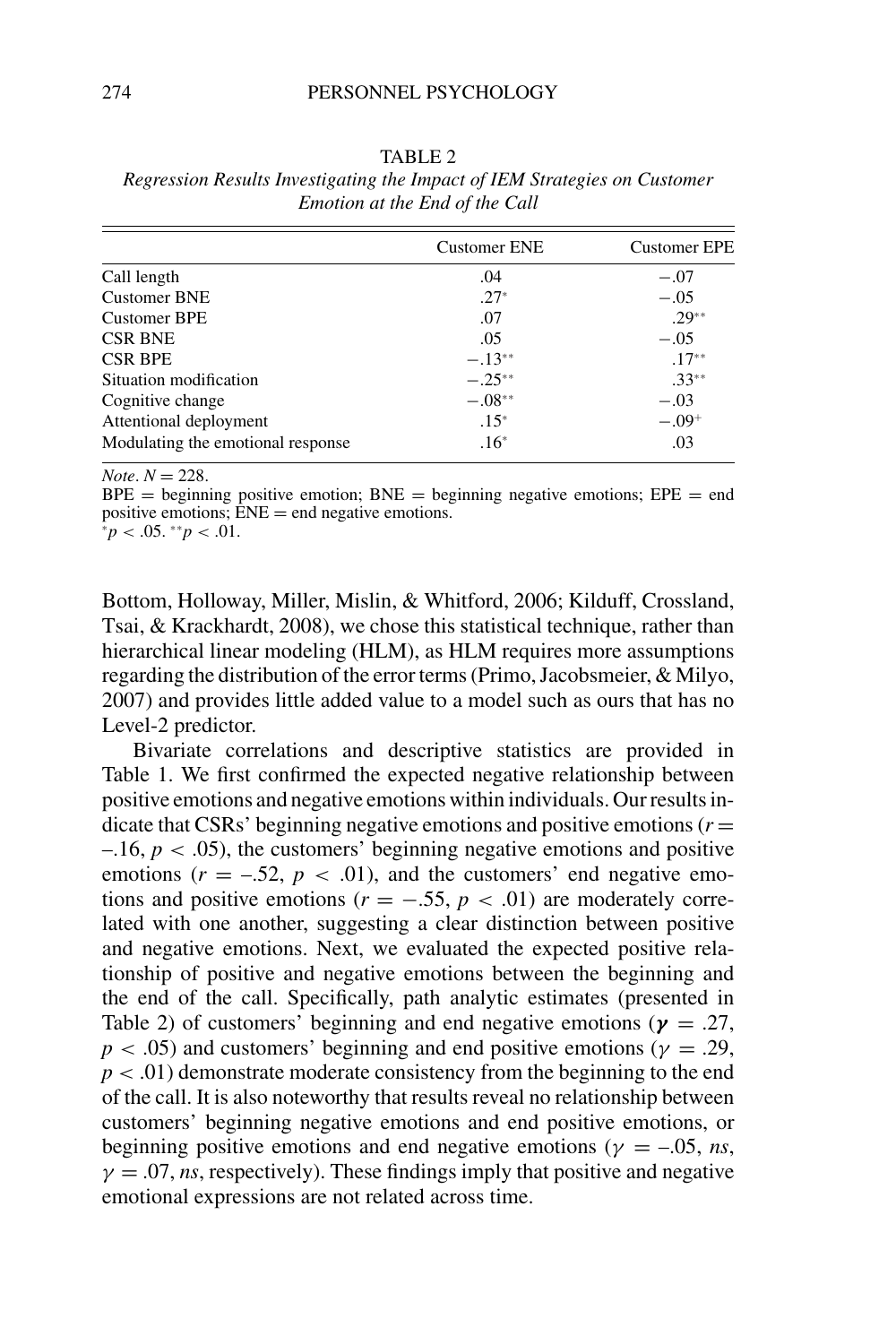We were also interested in assessing the effect of emotional contagion. The extant emotional contagion research has focused primarily on positive emotions affecting the positive emotions, attitudes, and behavior of others (e.g., Barger & Grandey, 2006; Pugh, 2001). Thus, in order to fill this gap in pertinent knowledge, in addition to assessing the impact of positive CSRs' emotions on positive customer emotional expressions, we also assessed the effect of CSRs' and negative customers' emotions by assessing the impact of CSRs' beginning negative emotions and beginning positive emotions on customers' end negative emotions and end positive emotions. As expected, CSRs' beginning positive emotions are related to both customers' end positive emotions ( $\gamma = .17$ ,  $p < .01$ ) and customers' end negative emotions ( $\gamma = -.13$ ,  $p < .01$ ), suggesting that employees' positive emotions influenced both customers' positive and negative emotions. CSRs' beginning negative emotions had no effect on customers' end positive emotions or end negative emotions ( $\gamma = -0.05$ , *ns*,  $\gamma = 0.05$ , *ns*, respectively), indicating that contagion does not stem from negative emotional displays. Finally, path analytic results showed no relationship between call length and customer end positive emotions or end negative emotions ( $\gamma = -.07$ , *ns*,  $\gamma = .04$ , *ns*, respectively).

Hypotheses 1a and 1b, which stated that situation modification would be negatively related to customers' end negative emotions and positively related to end positive emotions (while controlling for employees' and customers' beginning negative emotions, beginning positive emotions, and call length), were supported ( $\gamma = -.25$ ,  $p < .01$ ;  $\gamma = .33$ ,  $p < .01$ ; respectively). Hypothesis 2a was also supported, as cognitive change was negatively related to customers' end negative emotions ( $\gamma = -.08$ ,  $p <$ .01). However, Hypothesis 2b was not supported, as we found no relationship between cognitive change and customers' end positive emotions ( $\gamma$  = –.03, *ns*). Hypotheses 3a and 4a were supported, as attentional deployment and modulating the emotional response were positively related to customers' end negative emotions ( $\gamma = .15$ ,  $p < .05$ ;  $\gamma = .16$ ,  $p < .05$ , respectively). Attentional deployment was negatively related to customers' end positive emotions, marginally supporting Hypothesis 3b ( $\gamma = -.09$ ,  $p < .10$ ). However, Hypothesis 4b was not supported, as modulating the emotional response was not related to customers' end positive emotions  $(\gamma = .03, ns).$ 

Again, using Mplus 6.11 with the Huber-White sandwich estimator, we regressed customer beginning negative emotions onto each of the four IEM strategies. Once again, we controlled for CSRs' beginning negative emotions and beginning positive emotions as well as call length. Results (given in Table 3) indicated a negative relationship between customers' beginning negative emotions and situation modification ( $\gamma = -15$ ,  $p < .05$ ) and a positive relationship between customers' beginning negative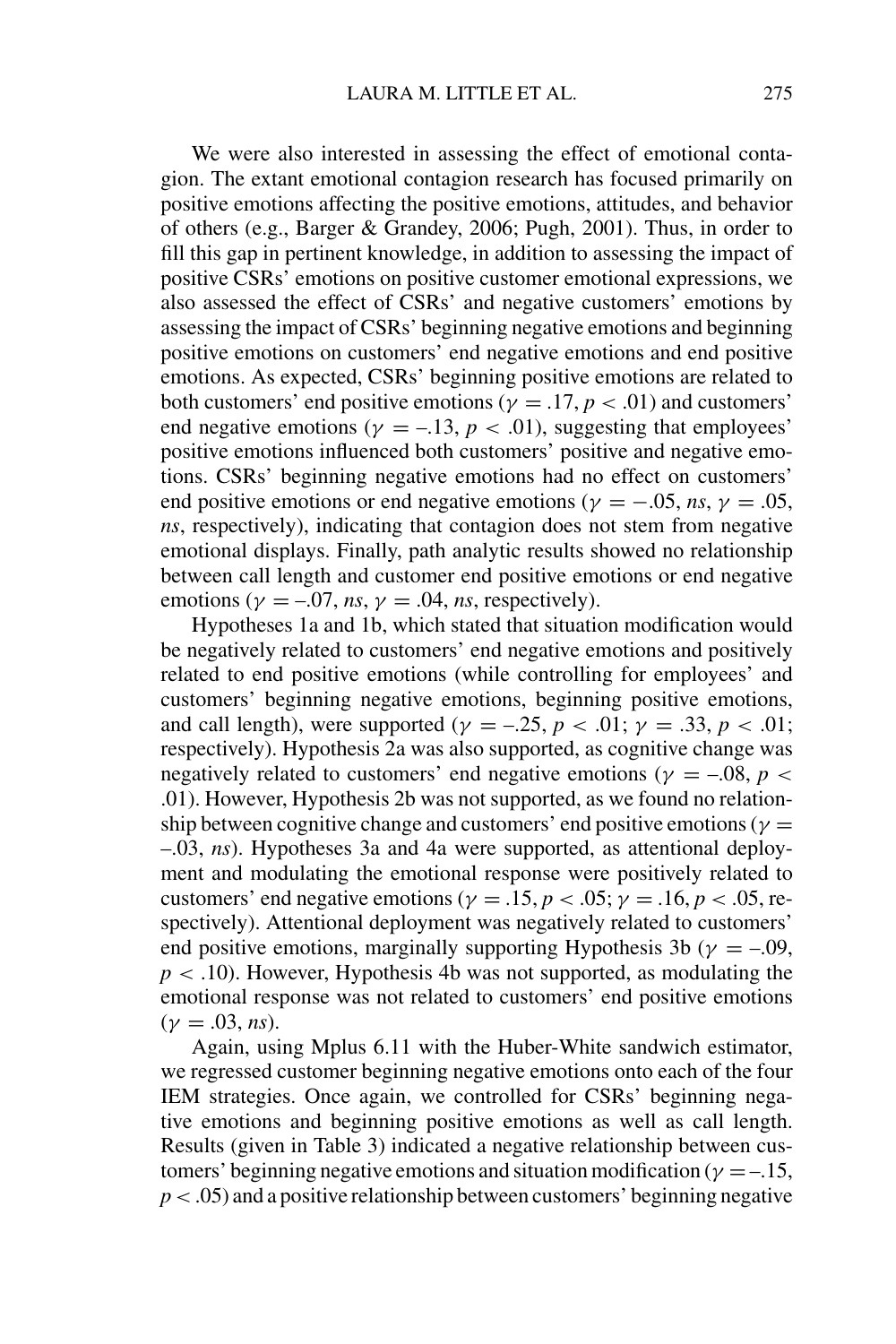| 76<br>۰, |  |  |  |
|----------|--|--|--|
|          |  |  |  |

|                     | Situation<br>modification | Cognitive<br>change | Attentional<br>deployment | Modulating the<br>emotional response |
|---------------------|---------------------------|---------------------|---------------------------|--------------------------------------|
| Call length         | .01                       | .06                 | $-.03$                    | .10                                  |
| <b>CSR BNE</b>      | $-.05$                    | $-.01$              | $-.05*$                   | $-.00$                               |
| <b>CSR BPE</b>      | $.12*$                    | .13                 | .07                       | $-.11*$                              |
| <b>Customer BNE</b> | $-.15*$                   | .02                 | $12^{+}$                  | $.26**$                              |

| ВI<br>۰. |  |
|----------|--|
|----------|--|

*Regression Results Investigating the Impact of Initial Customer Emotion on IEM Strategy*

 $Note. N = 228.$ 

 $BPE =$  beginning positive emotion;  $BNE =$  beginning negative emotions;  $EPE =$  end positive emotions;  $\text{ENE} = \text{end negative emotions.}$ <sup>*\*p* < .05. <sup>\*</sup>*p* < .01.</sup>

emotions and modulating the emotional response ( $\gamma = .26$ ,  $p < .01$ ), providing support for Hypothesis 5a and 6b, respectively. Customers' beginning negative emotions, however, did not affect the use of cognitive change or attentional deployment, indicating a lack of support for Hypotheses 5b and 6a.

# *Post Hoc Analyses*

We conducted post hoc analyses to explore the interaction effects of the IEM strategies. Although these strategies are not highly correlated (suggesting, e.g., that CSRs are not using high levels of multiple strategies in the same call), there were some cases in which more than one strategy was being used. Using MPlus 6.11, the Huber-White sandwich estimator, and the same controls as employed in the primary analyses, we investigated the effect of the six two-way interactions of the four strategies on both positive and negative customer emotions. As can be seen in Tables 4 and 5, this was followed by the application of a series of regression equations. Step 1 included only the IEM strategies and the controls. Each Step 2 regression equation included one of the interaction terms. The regression results indicated one significant interaction: the interaction term representing attentional deployment and modulating the emotional response significantly affected negative emotions. Next, in order to graph this interaction (see Figure 1), the control variables and IEM strategies were mean centered. We then calculated the significance of each of the slopes using one standard deviation above and below the mean for attentional deployment. The slope of the line representing high attentional deployment is significant (gradient  $= 1.52, p < .05$ ), but the slope of the line representing low attentional deployment is not (gradient  $= -1.04$ , *ns*).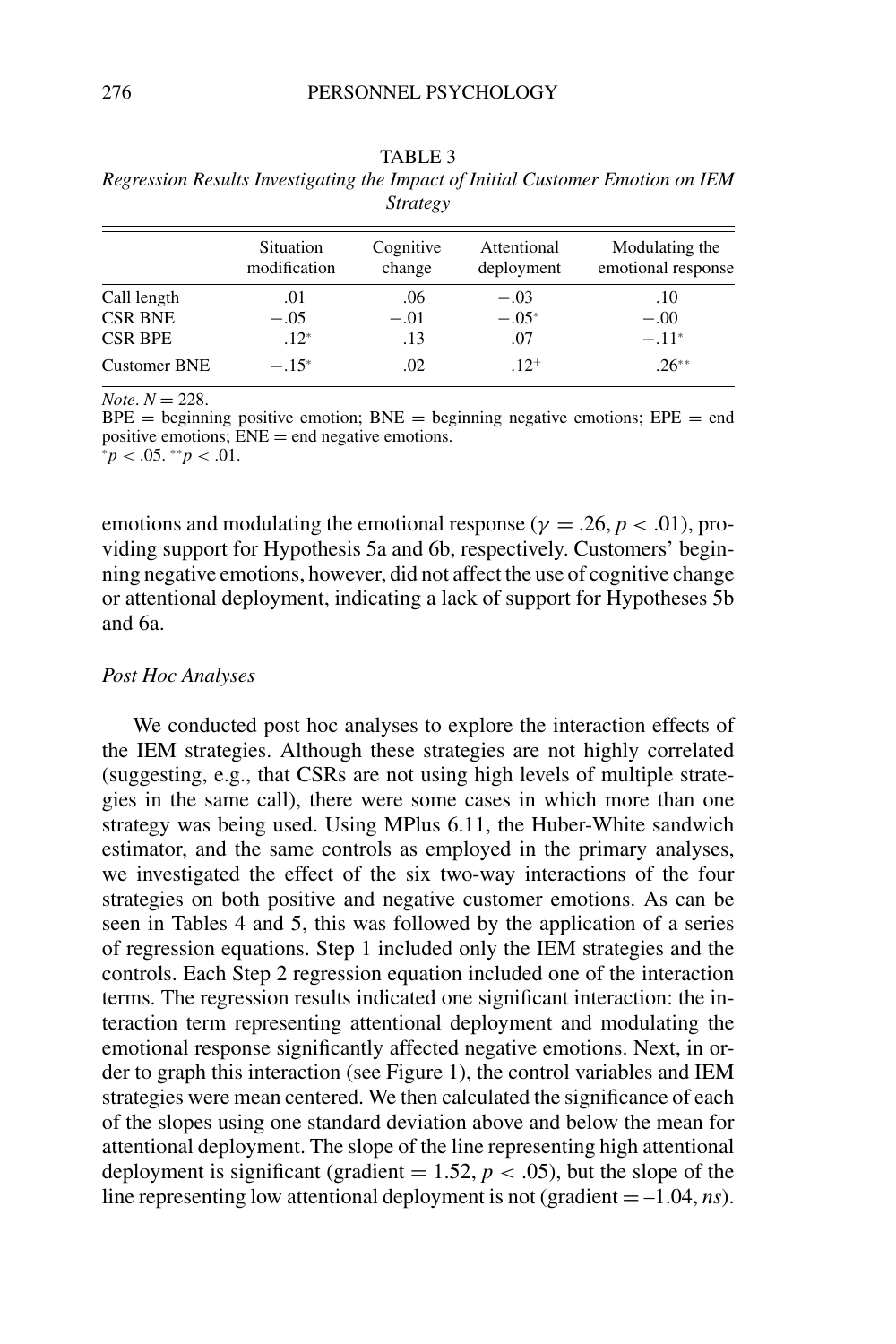| TABLE | 4 |
|-------|---|
|-------|---|

|                                      |           |           |           | <b>Customer ENE</b> |           |          |           |
|--------------------------------------|-----------|-----------|-----------|---------------------|-----------|----------|-----------|
|                                      | Step 1    | Step 2    | Step 2    | Step 2              | Step 2    | Step 2   | Step 2    |
| Intercept                            | 1.74      | 1.74      | 1.74      | 1.73                | 1.75      | 1.74     | 1.74      |
| Call length                          | .04       | .04       | .04       | .04                 | .03       | .02      | .04       |
| <b>Customer BNE</b>                  | $.27*$    | $.27*$    | $.27*$    | $.27*$              | $.27*$    | $.27*$   | $.27*$    |
| <b>Customer BPE</b>                  | .07       | .07       | .07       | .08                 | .09       | .06      | .07       |
| <b>CSR BNE</b>                       | .05       | .05       | .05       | .04                 | .05       | .05      | .05       |
| <b>CSR BPE</b>                       | $-.13***$ | $-.13***$ | $-.13**$  | $-.13***$           | $-.13***$ | $-.12**$ | $-.13**$  |
| Situation modification               | $-.25***$ | $-.25***$ | $-.25***$ | $-.25***$           | $-.26**$  | $-.23**$ | $-.25***$ |
| Cognitive change                     | $-.08**$  | $-.08*$   | $-.08$    | $-.07*$             | $-.07*$   | $-.06$   | $-.08*$   |
| Attentional deployment               | $.15*$    | .15       | $.15*$    | $.14*$              | $.18*$    | $.15***$ | $.14*$    |
| Modulating the emotional<br>response | $.16*$    | $.16*$    | $.16*$    | $.14*$              | $.15*$    | $.17***$ | $.16*$    |
| $SM \times AD$                       |           | $-.01$    |           |                     |           |          |           |
| $SM \times CC$                       |           |           | .02       |                     |           |          |           |
| $SM \times MER$                      |           |           |           | $-.08$              |           |          |           |
| $AD \times CC$                       |           |           |           |                     | $-.11$    |          |           |
| $AD \times MER$                      |           |           |           |                     |           | $.28**$  |           |
| $CC \times MER$                      |           |           |           |                     |           |          | $-.04$    |
| R <sub>2</sub>                       | $.26***$  | $.26***$  | $.26***$  | $.26***$            | $.27***$  | $.33***$ | $.27**$   |

*Regression Results Investigating the Impact of the Six Two-Way Interactions on Customer Negative Emotion at the End of the Call*

 $Note. N = 228.$ 

 $SM =$  situation modification;  $CC =$  cognitive change;  $AD =$  attentional deployment;  $MER =$  modification of emotional response;  $BPE =$  beginning positive emotion;  $BNE =$  beginning negative emotions; EPE = end positive emotions; ENE = end negative emotions.  $* p < .05$ .  $* p < .01$ .

Employee beginning positive emotions were found to be positively related to situation modification ( $\gamma = .12$ ,  $p < .05$ ) and negatively related to modulating the emotional response ( $\gamma = -.11$ ,  $p < .05$ ). Similarly, employees' beginning negative emotions were found to be positively related to attentional deployment ( $\gamma = -.05$ ,  $p < .05$ ), suggesting that encouraging CSRs to express positive emotions can also help them effectively utilize more beneficial IEM strategies.

### *Discussion*

Managing customer emotions is an integral component of customer service jobs.

Unfortunately, stories and statistics of customer aggression and intense negative emotions—as well as their negative consequences—abound (e.g., Customer Care Alliance, 2005). Reports suggest not only that displays of negative customer emotions are a widespread problem but that CSRs use inappropriate and even counterproductive strategies to combat them. These findings further suggest that some management and training efforts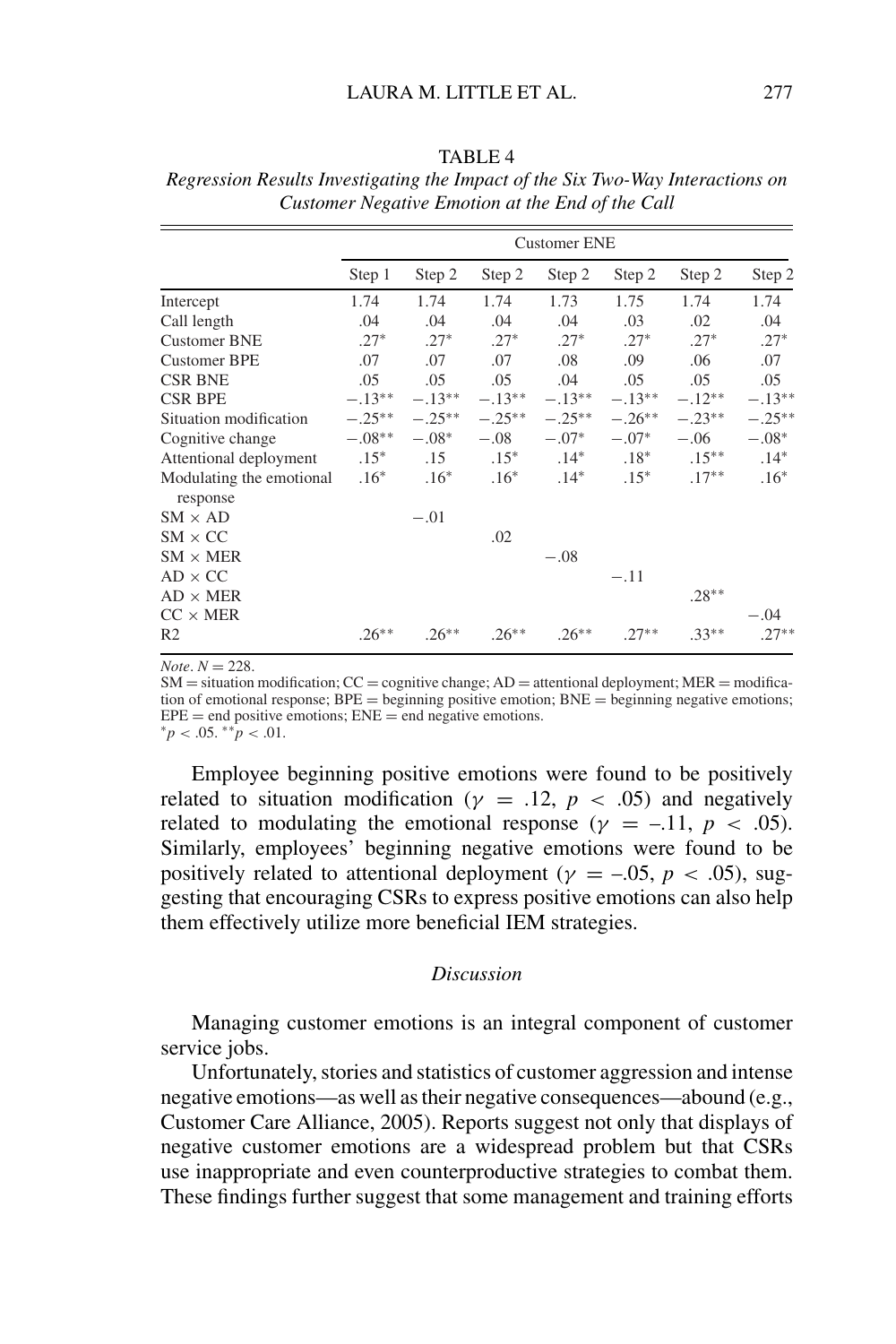|                          |          |          |          | <b>Customer EPE</b> |          |          |          |
|--------------------------|----------|----------|----------|---------------------|----------|----------|----------|
|                          | Step 1   | Step 2   | Step 2   | Step 2              | Step 2   | Step 2   | Step 2   |
| Intercept                | 2.32     | 2.33     | 2.32     | 2.33                | 2.32     | 2.33     | 2.33     |
| Call length              | $-.07$   | $-.07*$  | $-.06*$  | $-.07*$             | $-.06$   | $-.06$   | $-.07*$  |
| <b>Customer BNE</b>      | $-.05$   | $-.04$   | $-.05$   | $-.04$              | $-.05$   | $-.05$   | $-.05$   |
| <b>Customer BPE</b>      | $.29**$  | $.29**$  | $.29***$ | $.28**$             | $.28**$  | $.29**$  | $.28**$  |
| <b>CSR BNE</b>           | $-.05$   | $-.05$   | $-.05$   | $-.04$              | $-.05$   | $-.05$   | $-.05$   |
| <b>CSR BPE</b>           | $.17**$  | $.17**$  | $.17**$  | $.17**$             | $.17**$  | $.17**$  | $.17**$  |
| Situation modification   | $.33***$ | $.34***$ | $.33**$  | $.33***$            | $.34***$ | $.33***$ | $.34***$ |
| Cognitive change         | $-.09+$  | $-.03$   | $-.02$   | $-.04$              | $-.04$   | $-.04$   | $-.04$   |
| Attentional deployment   | $-.03$   | $-.05$   | $-.09$   | $-.09$              | $-.12*$  | $-.10+$  | $-.10+$  |
| Modulating the emotional | .03      | .03      | .03      | .05                 | .04      | .03      | .03      |
| response                 |          |          |          |                     |          |          |          |
| $SM \times AD$           |          | $-.08$   |          |                     |          |          |          |
| $SM \times CC$           |          |          | $-.04$   |                     |          |          |          |
| $SM \times MER$          |          |          |          | .08                 |          |          |          |
| $AD \times CC$           |          |          |          |                     | .08      |          |          |
| $AD \times MER$          |          |          |          |                     |          | $-.07$   |          |
| $CC \times MER$          |          |          |          |                     |          |          | $-.06$   |
| R <sub>2</sub>           | $.31***$ | $.32**$  | $.32**$  | $.32**$             | $.32**$  | $.32**$  | $.32**$  |

TABLE 5

*Regression Results Investigating the Impact of the Six Two-Way Interactions on Customer Positive Emotion at the End of the Call*

 $Note. N = 228.$ 

 $SM =$  situation modification;  $CC =$  cognitive change;  $AD =$  attentional deployment; MER = modification of emotional response;  $BPE =$  beginning positive emotion;  $BNE =$  beginning negative emotions; EPE <sup>=</sup> end positive emotions; ENE <sup>=</sup> end negative emotions. <sup>∗</sup>*<sup>p</sup>* <sup>&</sup>lt; .05. ∗∗*<sup>p</sup>* <sup>&</sup>lt; .01.

may be ineffective and, perhaps, potentially harmful. Although CSRs regularly deal with negative customers (Grandey et al., 2004) and are told by the organizations to satisfy these customers, they are less frequently provided guidance on how to do so beyond simply acting in a positive manner. In this work, we extended the emotional labor, coping assistance, and IEM literature by categorizing specific strategies CSRs use as emotion focused and problem focused and providing evidence as to which strategies are effective and detrimental in this context. Further, we show that initial customer emotion influences the use of IEM strategies as well as explore the interaction effects of the strategies on customer emotions.

When CSRs used problem-focused strategies, the results were positive; however, the two problem-focused strategies seemed to work in unique ways. Not surprisingly, when situation modification was used by the CSR, the customer's negative emotions were less intense, and the customer's positive emotions were more pronounced—both good outcomes from the encounter. Suppose a customer calls to complain that charges on his bill are too high. The CSR does everything she can to solve the problem, which then impacts the customer's initial negative and positive emotions. Clearly, situation modification can be a "win" for both parties, and the good news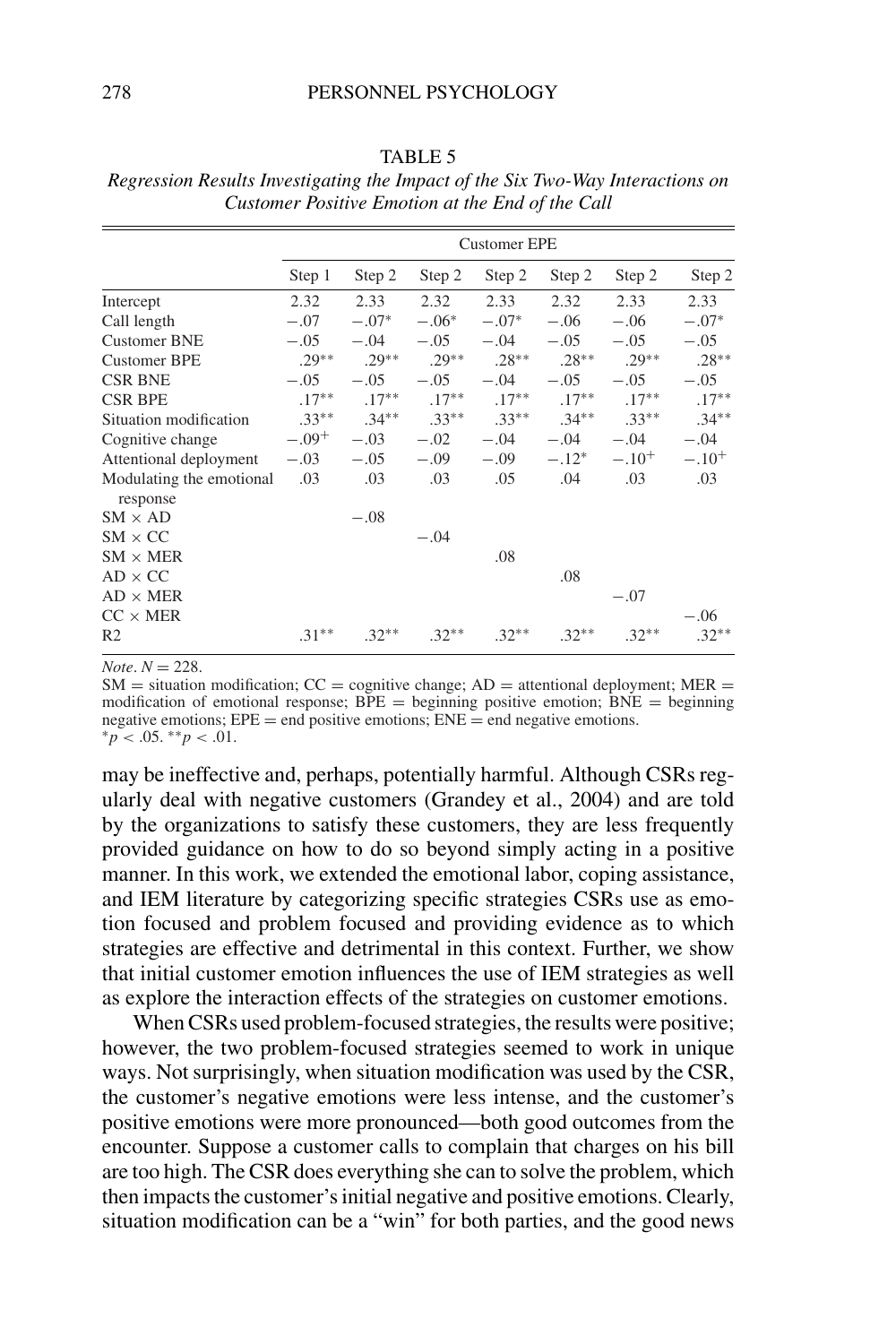

*Figure 1:* **Interaction Effects of Attentional Deployment and Modulating the Emotional Response on Negative Emotions.**

*Note*. MER = modulating the emotional response;  $AD =$  attentional deployment.

is that many CSRs are engaging in these types of behaviors. However, it seems CSR behavior is not limited to strategies directed at solving the problem. Thus, it is important to understand the impact of the other techniques employed by CSRs when dealing with difficult customers as well.

The other problem-focused strategy, cognitive change, presented a different pattern of results. Suppose, for example, a customer calls the medical billing agency and is upset about receiving a collection notice, saying that her insurance company should pay the bill. The CSR explains that collection notices are automatically generated by the system, often too quickly. The CSR advises the customer that her insurance may still pay the bill, reassuring the customer that there is no reason to worry about the notice. This reappraisal strategy is intended to help the customer reframe the situation as less stressful, but it does not actually solve the customer's problem. According to our results, the customer's negative emotions would be less intense at the end of the call; however, she would not experience enhanced positive emotions. Simply put, although it will not make the customer more positive, cognitive change may make a customer less negative. This is an important finding because reducing negative emotions is critical, given all the negative outcomes that customers' expressed negative emotions can produce. In summary, although both problem-focused coping strategies are effective, they operate in different ways.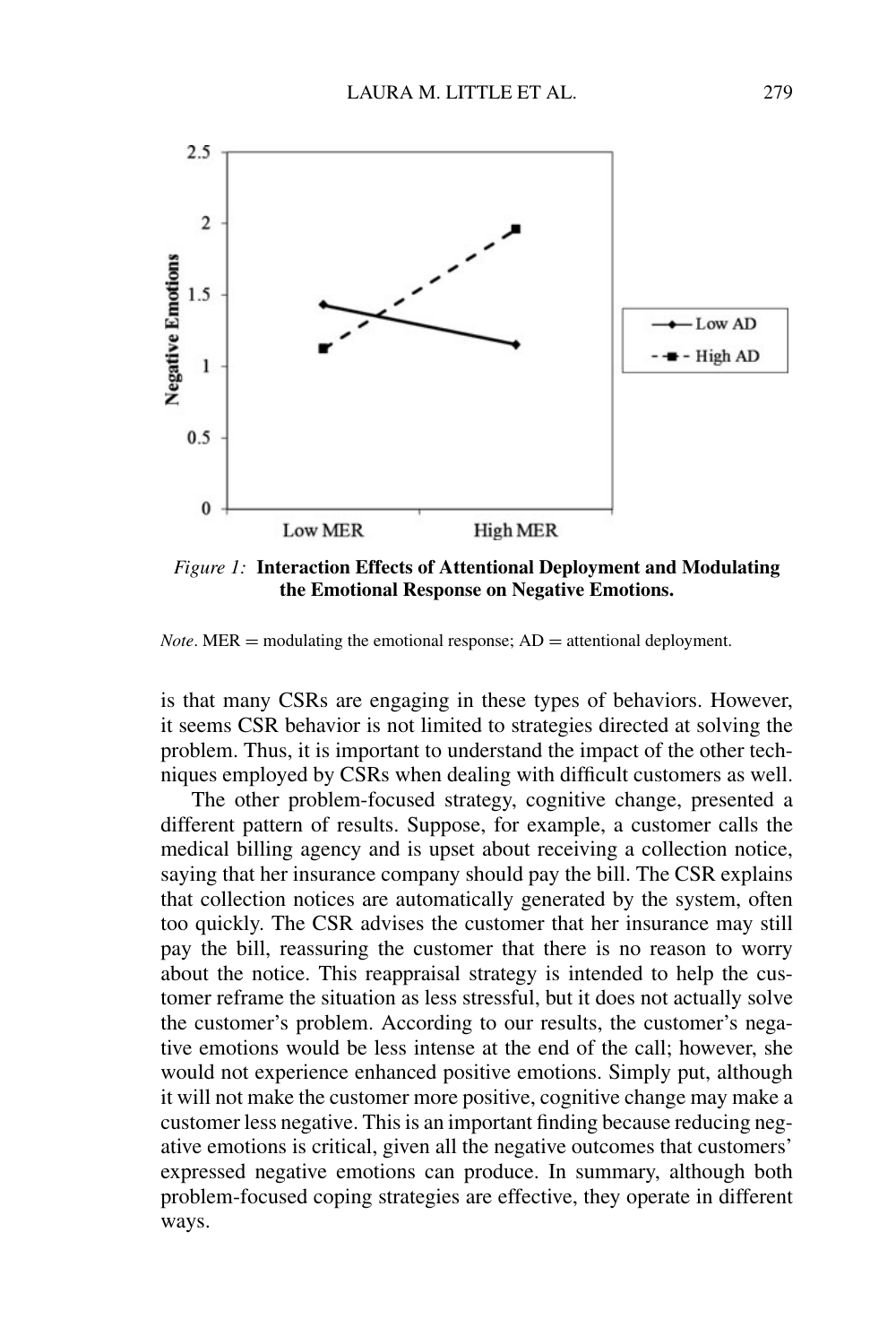Interestingly, our results indicated that the emotion-focused strategies resulted in more intense negative expressed emotions and, therefore, may be counterproductive. In our sample of CSRs, a variety of attentional deployment methods were used, each aimed at distracting the customer from the cause of the undesirable emotions. CSRs asked about the weather, told a joke, or upon hearing a dog bark in the background asked the customer about his dog and what kind it was. Attempts to distract the customer in this way were not only ineffective but were detrimental; attentional deployment was associated with less intense positive customer emotions and more intense negative emotions. These findings may be particularly useful in the customer service sector, where many organizations train their employees to engage in small talk and other distraction techniques, under a mistaken belief that these are helpful strategies for dealing with difficult customers. Clearly, this kind of training can actually be extremely counterproductive and increase the expressions of negative emotions.

Similarly, in modulating the emotional response, the second emotionfocused strategy also appeared counterproductive. When CSRs used expressions such as "Calm down, sir," customers' negative emotions became more intense. These strategies distract from the problem and from the purpose of the call and lead to greater expressed negative emotions by the customer. We reason that these negative emotions are due to increased cognitive load, which lowers self-control. This suggests that CSRs should avoid dealing with customer emotions directly and should instead focus on solving or reappraising the problem directly. Although CSRs may be using these strategies with the best intentions, that is, as an attempt to reduce the negative emotions expressed by the customer, hoping to experience less aggression or less intense negative emotions from the customer, these strategies, unfortunately, have the opposite effect.

Taken together, the results show that managing customer emotions using a problem-focused strategy positively affects customer emotions, beyond the effects of emotional contagion. Not surprisingly, situational modification, or doing all one can do to solve the problem, enhanced positive emotions and diminished negative emotions. Reframing the problem successfully reduced customers' negative emotions but did not make the customer express more positive emotions. Neither of the emotion-focused strategies were found effective, as both resulted in increasing the customers' negative emotions. This finding may help explain some of the intense negative emotions among customers that seem to be all too common in the service industry (Customer Care Alliance, 2005).

Results concerning the choice of IEM strategies by CSRs underscored the practical importance of these findings. We found that, when customers called, expressing more intense negative emotions, representatives tended to use effective techniques less! Thus, in circumstances when situation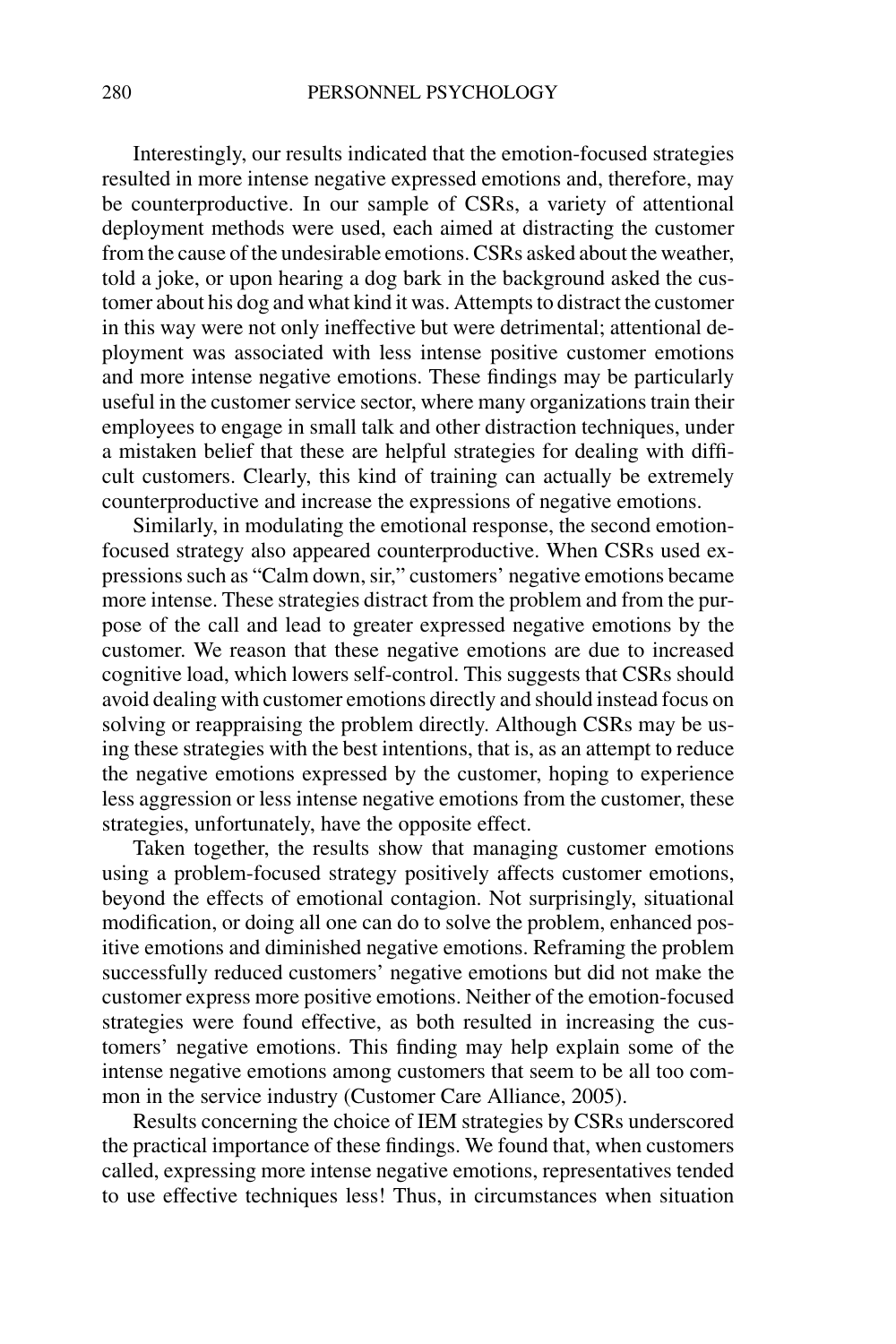modification would likely be most effective, CSRs reduced their effort directed toward solving the problem. In addition, when customers expressed more intense negative emotions, representatives relied more often on modulating the emotional response, which exacerbated the situation by increasing expressed negative emotions. As one anonymous customer stated,

Under any circumstance, being told to "just relax" is something that I would find presumptuous and rude, even if the person addressing me was someone with whom  $\overline{I}$  was acquainted. I find it especially galling to be spoken to in that manner by one of your employees.

This strategy sends a message that the service representative does not care about the customer's feelings, which increases the negative emotions felt by that customer. Thus, in our study, the "squeaky wheel" did not get the grease but received suggestions to calm down rather than best efforts directed at solving his or her problem.

For managers in customer service organizations, our results provide guidance on helping CSRs deal with customer emotions. Few managers would be surprised by the recommendation that situational modification, focusing on doing all one can do to solve the problem, should be the default strategy for managing the customer's emotions. We found that CSRs tend to use situation modification more than the other strategies, which seems to suggest that training and development that encourages CSRs to engage in this strategy should continue. The implications regarding the other strategies, however, may be counter to current practices in the industry. For example, Eikenhout and Austin (2005) observed small talk (a form of attentional deployment) in 29% of customer service interactions. Our results suggest that any tactics that distract the customer from the problem might backfire in terms of fanning the flames of negative emotions.

Beyond established practices to positively affect customer emotions through positive emotional displays (fostering positive emotional contagion), training should be expanded to include teaching reappraisal techniques while avoiding the emotion-focused strategies, attentional deployment, and modulating the emotional response. Although these results are preliminary and future research should seek to replicate our findings in different contexts, customer service organizations training their CSRs to engage in small talk should rethink this practice and focus on training CSRs to reappraise problems for customers. Although CSRs may think that they are helping by distracting customers from their negative emotions, they are mistaken—such strategies make the customer even more negative. Similarly, telling customers to calm down or to relax is detrimental.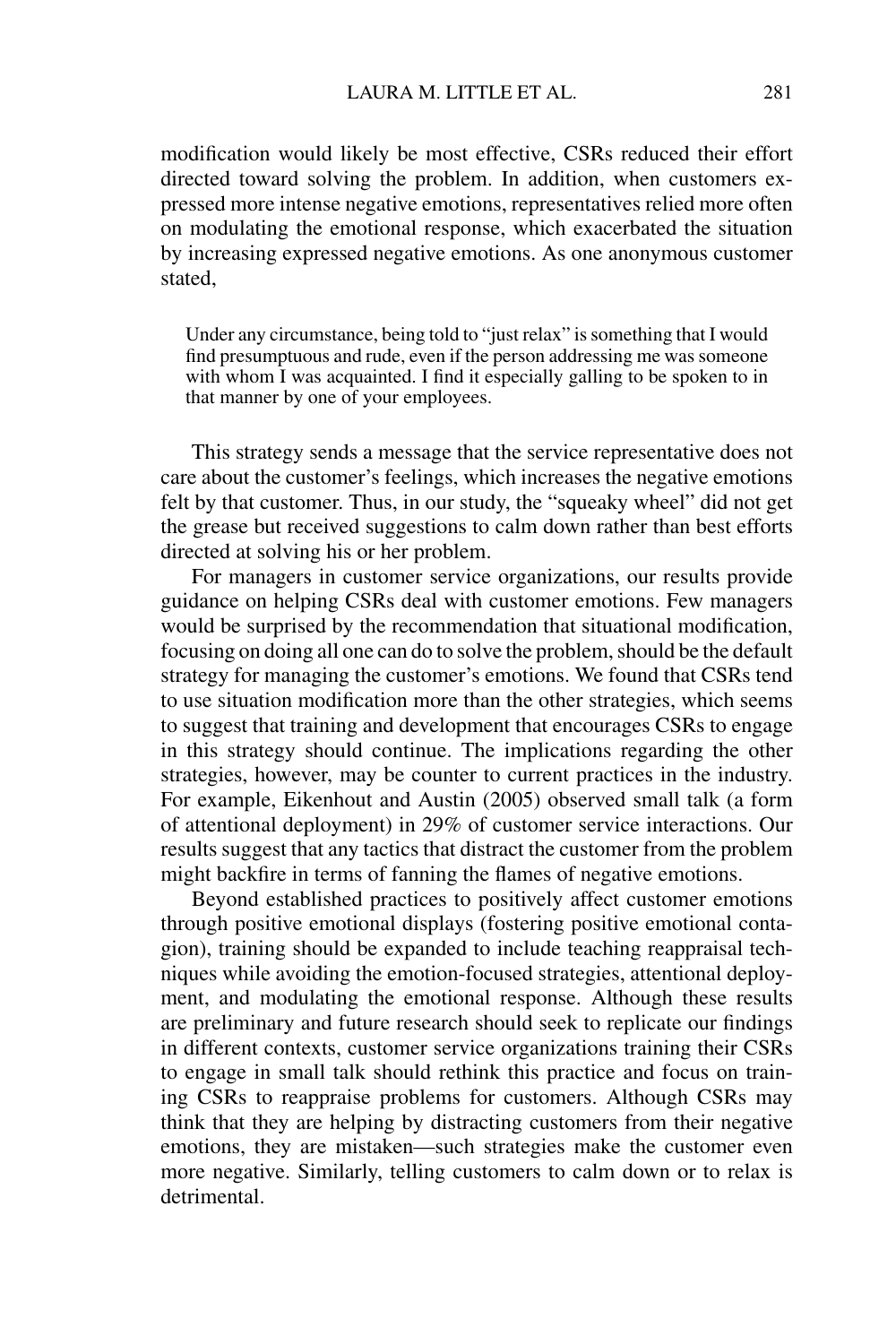The reduced use of situation modification when dealing with negative customers may represent emotional regulation failure on the part of the CSR and points to the need to study behaviors (rather than just emotions) in customer service interactions. Managers that closely monitor CSR expressed emotions to ensure compliance with organizational norms may not realize other effects of self-regulation failure. Our study indicates that CSRs displayed very little negative emotions  $(M = 1.05; SD = .24)$ ; however, our results suggest that CSRs experienced emotion regulation failure and, rather than expressing negative emotions, they reduced the quality of service provided to negative customers. Furthermore, likely because of the lack of negative expressions from the CSR, we found no negative emotional contagion. Through these passive-aggressive behaviors, however, CSRs may actually be increasing negative customer emotions. Future research should investigate this passive-aggressive response more directly.

Our post hoc results indicated only one significant interaction effect, suggesting that the impact of the majority of these strategies does not change based on what other strategies are used. The one exception is when both emotion-focused strategies (attentional deployment and modulating the emotional response) are used. The plot of this significant interaction suggests that negative emotions expressed by the customer are more intense when the CSR engages in both emotion-focused strategies. These results help bolster one of our key overarching arguments, that emotion-focused IEM strategies result in negative customer outcomes.

# *Future Research and Limitations*

There are some limitations to this study. First, it was conducted within one organization and focused exclusively on verbal interactions. Future research should assess the generalizability of our findings, extending IEM strategies to face-to-face interactions, other types of customer interactions, and even to interpersonal interactions beyond that of employees and customers, such as interactions among coworkers or supervisor–subordinate dyads. As the efficacy of each of these techniques may be situation specific (Lazarus & Folkman, 1984), investigating the strategies in other contexts is needed. Although the emotion-focused strategies were less effective in our study, they might be effective in other contexts within the customer service industry, such as a flight attendant dealing with a frightened passenger, or in situations when solving or reappraising problems is more difficult.

Customers likely have expectations concerning CSRs' ability to address problems. These possibilities should be assessed in future studies along with an investigation of the effectiveness of problem- and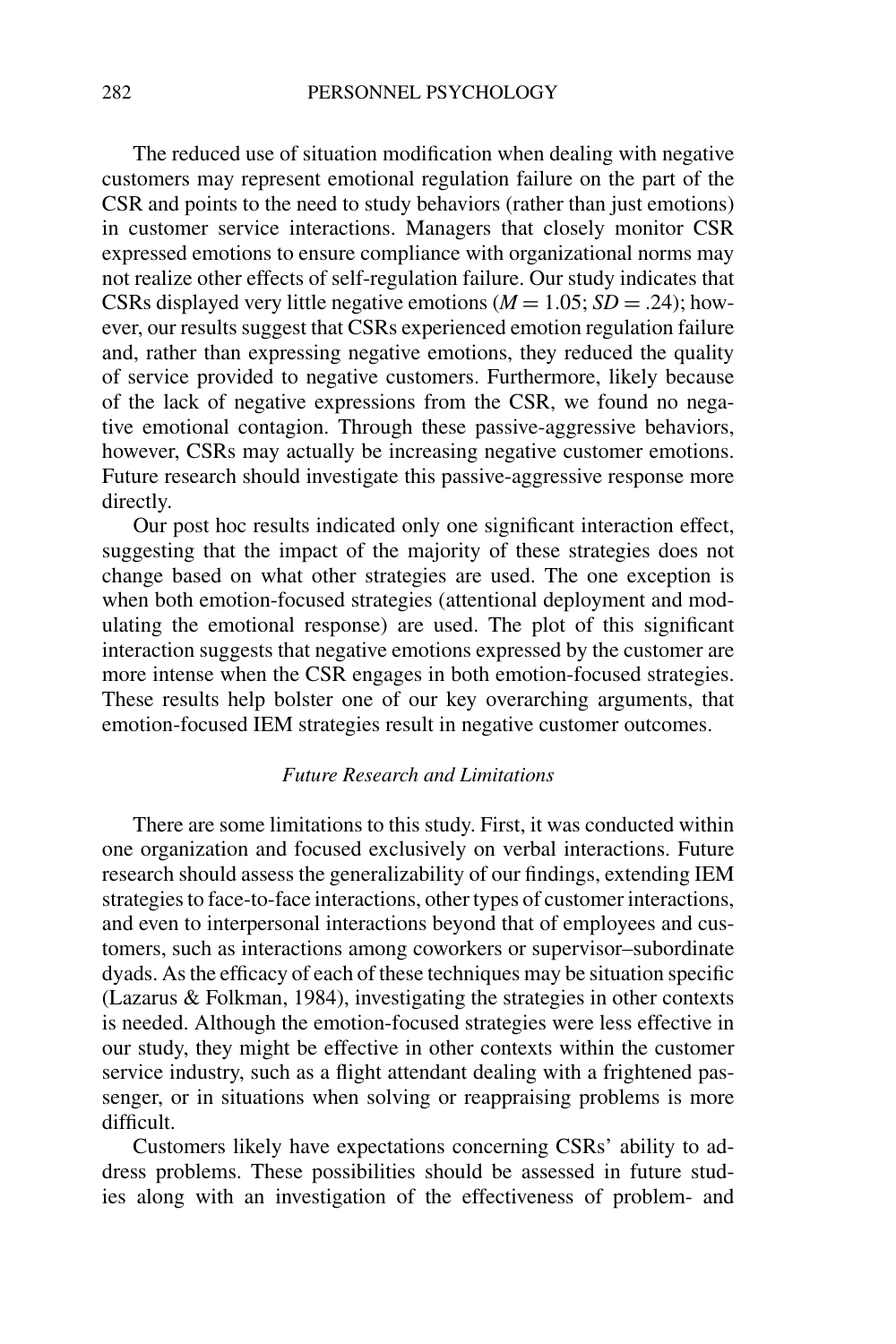emotion-focused strategies when such expectations do not exist. Similarly, studies should take into account whether or not the problem presented by the customer is solvable, because if it is, problem-focused strategies may be effective, otherwise emotion-focused strategies may be called for. Although it was not evidenced in our recordings, it is possible that CSRs use other types of problem- and emotion-focused strategies to help customers cope. Our study focused on the effects of IEM strategies on short-term expressed customer emotions. Future research should assess the long-term effects of these strategies on a variety of resulting attitudes and behaviors, such as customer satisfaction and consumer future purchasing behavior. Our study assessed only calls longer than 2 minutes, so that we could eliminate calls too simple to elicit any emotion management strategy. Future research could investigate these hypotheses in the context of shorter calls to see if the results differ.

Although we assessed the impact of the use of more than one strategy in our post hoc analyses, it is possible that the sequence in which these strategies are used is important. Future research should investigate whether or not the order in which a CSR uses the IEM strategies affects emotional outcomes. In addition, for consistency with previous research on emotional contagion, we investigated the impact of IEM strategies on emotions at the end of the call while controlling for the initial customer emotions. Future research should investigate the impact of IEM strategies on change in emotion using latent growth modeling or a similar analysis. A final limitation of this study is that it focused exclusively on expressed rather than felt emotions. Although we feel investigating expressed emotions fills a great need in that expressed emotions have a large impact on organizationally important variables (e.g., customer dissatisfaction, employee turnover, emotional exhaustion, etc.), assessing felt and expressed emotions with customers and representatives alike would add richness to our understanding of these processes. Similarly, future research should investigate outcomes such as customer satisfaction more directly. In addition, future studies should include CSRs' abilities, such as emotional intelligence, in examining the process of helping others cope.

### *Conclusion*

Our results have implications for researchers who study emotion work and indicate that the emotional exchange between customers and service representatives goes beyond simple emotional contagion. Our findings also suggest that CSRs should concentrate their efforts toward not only being positive but also changing or reappraising the situation, even when the customer is behaving particularly negatively. Finally, CSRs aiming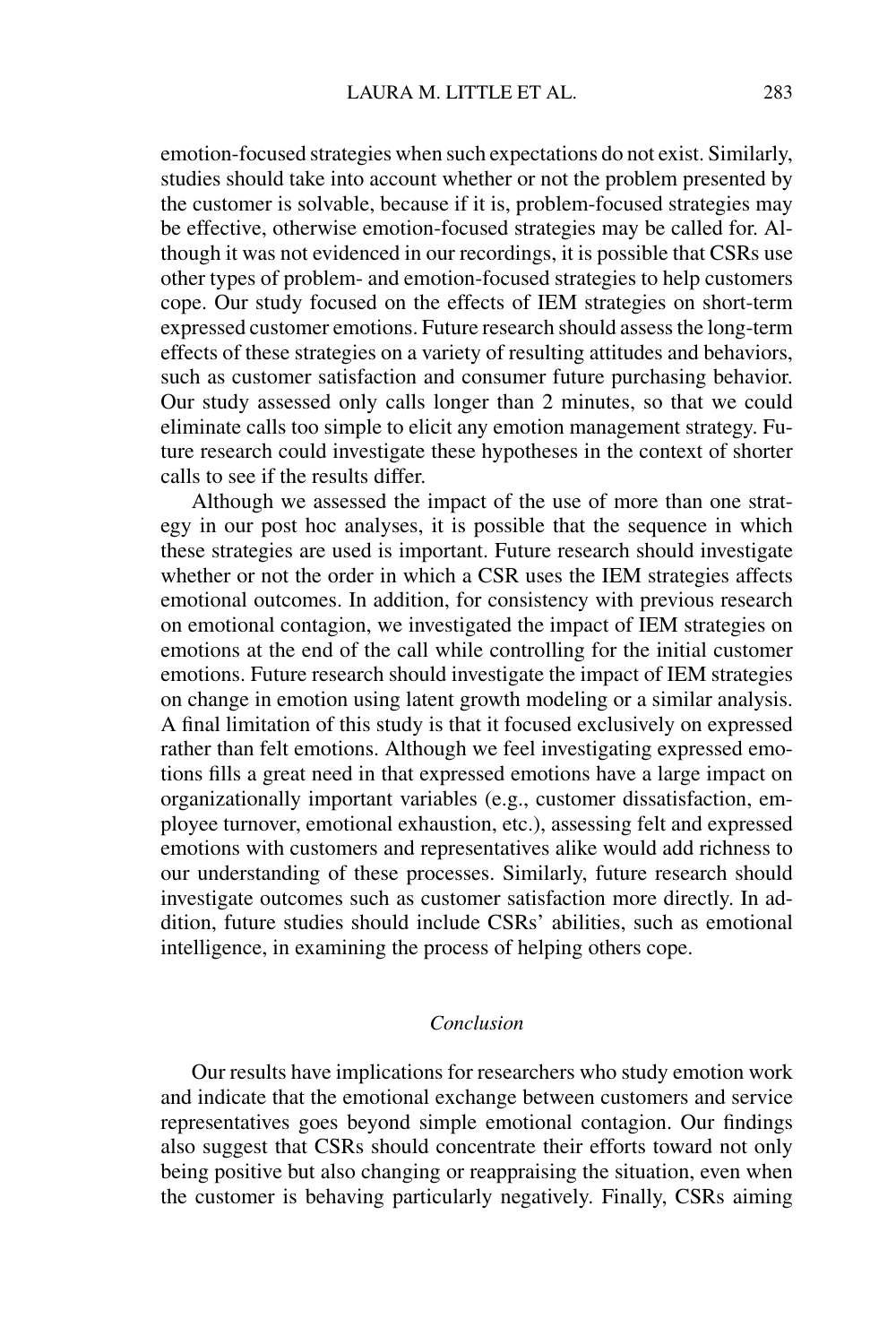to further increase positive customer emotional displays and decrease negative emotional displays should avoid distracting and focusing on the customer's emotional response (particularly when used in combination).

## **REFERENCES**

- Bakker AB, Heuven E. (2006). Emotional dissonance, burnout, and in-role performance among nurses and police officers. *International Journal of Stress Management*, *13*, 423–440.
- Barden RC, Garber J, Leiman B, Ford ME, Masters JC. (1985). Factors governing the effective remediation of negative affect and its cognitive and behavioral consequences. *Journal of Personality and Social Psychology*, *49*, 1040–1053.
- Barger PB, Grandey AA. (2006). Service with a smile and encounter satisfaction: Emotional contagion and appraisal mechanisms. *Academy of Management Journal*, *49*, 1229– 1238.
- Barsade SG. (2002). The ripple effect: Emotional contagion and its influence on group behavior. *Administrative Science Quarterly*, *47*, 644–675.
- Boone C, van Olffen W, van Witteloostuijn A. (2005). Team locus-of-control composition, leadership structure, information acquisition, and financial performance: A business simulation study. *Academy of Management Journal*, *48*, 889–909.
- Bottom W, Holloway J, Miller G, Mislin A, Whitford A. (2006). Building a pathway to cooperation: Negotiation and social exchange between principal and agent. *Administrative Science Quarterly*, *51*, 29–58.
- Campion MA, Campion JE, Hudson JP. (1994). Structured interviewing: A note on incremental validity and alternative question types. *Journal of Applied Psychology*, *79*, 998–1002.
- Campion MA, Palmer DK, Campion JE. (1997). A review of structure in the selection interview. PERSONNEL PSYCHOLOGY, *50*, 655–702.
- Cohen S. (1988). Psychosocial models of the role of social support in the etiology of physical disease. *Health Psychology*, *7*, 269–297.
- Cohen S. (1992). Stress, social support, and disorder. In Veiel HOF, Baumann U. (Eds.), *The meaning and measurement of social support* (pp. 109–124). New York, NY: Hemisphere.
- Customer Care Alliance (2005). First results of the 2005 National Customer Rage Study Retrieved from http://www.customercarealliance.com/reading-learning.php
- Dormann C, Zapf D. (2004). Customer-related social stressors and burnout. *Journal of Occupational Health Psychology*, *9*, 61–82.
- Eikenhout N, Austin J. (2005). Using goals, feedback, reinforcement, and a performance matrix to improve customer service in a large department store. *Journal of Organizational Behavior Management*, *24*, 27–62.
- Forgas J. (2002). Toward understanding the role of affect in social thinking and behavior. *Psychological Inquiry*, *13*(1), 90–102.
- Francis LE. (1997). Ideology and interpersonal emotion management: Redefining identity in two support groups. *Social Psychology Quarterly*, *60*, 153–171.
- Gehrlein TM, Dipboye RL, Shahani C. (1993). Nontraditional validity calculations and differential interviewer experience: Implications for selection interviews. *Educational and Psychological Measurement*, *53*, 457–469.
- Grandey A, Dickter D, Sin H. (2004). The customer is not always right: Customer aggression and emotion regulation of service employees. *Journal of Organizational Behavior*, *25*, 397–418.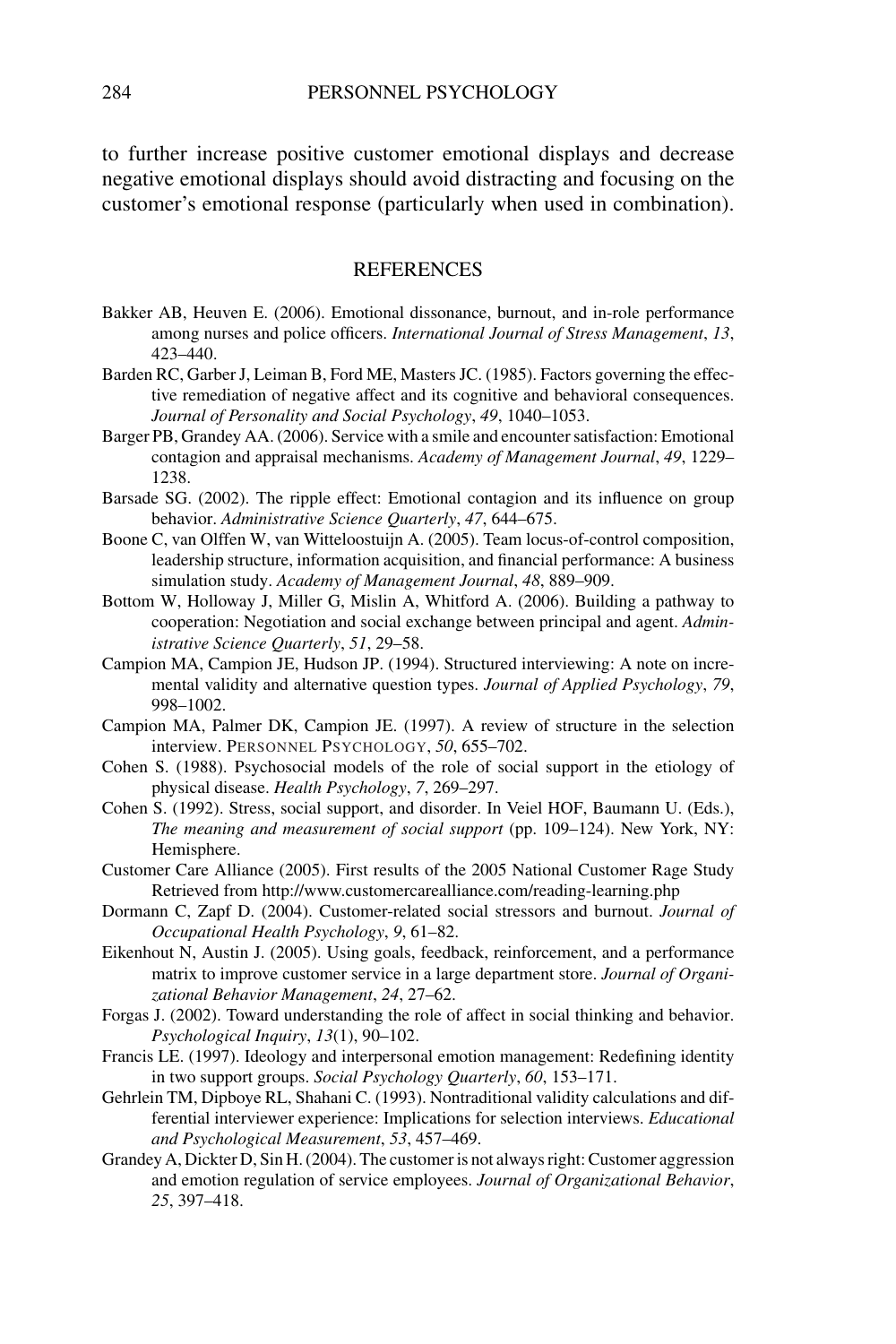- Gross JJ. (1998). The emerging field of emotion regulation: An integrative review. *Review of General Psychology*, *2*, 271–299.
- Hochschild AR. (1983). *The managed heart: Commercialization of human feeling*. Berkeley, CA: University of California Press.
- Huber PJ. (1967). The behavior of maximum likelihood estimates under nonstandard conditions. In *Proceedings of the Fifth Berkeley Symposium on Mathematical Statistics and Probability* (Vol. 1, pp. 221–233). Berkeley, CA: University of California Press.
- Kilduff M, Crossland C, Tsai W, Krackhardt D. (2008). Organizational network perceptions versus reality: A small world after all? *Organizational Behavior and Human Decision Processes*, *107*, 15–28.
- Lazarus RS, Folkman S. (1984). *Stress, appraisal, and coping.* New York, NY: Springer.
- Little LM, Kluemper D, Nelson DL, Gooty J. (2012). Development and validation of the Interpersonal Emotion Management Scale. *Journal of Occupational and Organizational Psychology, 85*, 407–420.
- Lively K. (2000). Reciprocal emotion management: Working together to maintain stratification in private law firms. *Work and Occupations*, *27*, 32–63.
- Locke K. (1996). A funny thing happened? The management of consumer emotions in service encounters. *Organization Science*, *7*, 4–59.
- Motowidlo SJ, Carter GW, Dunnette ME, Tippins N, Werner S, Burnett JR, Vaughan M.J. (1992). Studies of the structured behavioral interview. *Journal of Applied Psychology*, *77*, 571–587.
- Muraven M, Baumeister R. (2000). Self-regulation and depletion of limited resources: Does self-control resemble a muscle? *Psychological Bulletin*, *126*, 247–259.
- Muthén LK, Muthén BO. (2007). *Mplus; Statistical Analysis with Latent Variables: User's guide* (5th ed.). Los Angeles, CA: Author.
- Niven K, Totterdell P, Holman D. (2009). A classification of controlled interpersonal affect regulation strategies. *Emotion*, *9*, 498–509.
- Podsakoff PM, MacKenzie SB, Lee J-Y, Podsakoff NP. (2003). Common method biases in behavioral research: A critical review of the literature and recommended remedies. *Journal of Applied Psychology*, *88*, 879–903.
- Primo DM, Jacobsmeier ML, Milyo J. (2007). Estimating the impact of state policies and institutions with mixed-level data. *State Politics & Policy Quarterly*, *7*, 446–459.
- Pugh S. (2001). Service with a smile: Emotional contagion in the service encounter. *Academy of Management Journal*, *44*, 1018–1027.
- Richards J, Gross J. (2000). Emotion regulation and memory: The cognitive costs of keeping one's cool. *Journal of Personality and Social Psychology*, *79*(3), 410–424.
- Streeter LA, Macdonald NH, Apple W, Krauss RM, Galotti KM. (1983). Acoustic and perceptual indicators of emotional stress. *Journal of the Acoustical Society of America*, *73*, 1354–1360.
- Surprenant CF, Solomon MR. (1987). Predictability and personalization in the service encounter. *The Journal of Marketing*, *51*, 86–96.
- Thoits PA. (1986). Social support as coping assistance. *Journal of Consulting and Clinical Psychology*, *54*, 416–423.
- Tice DM, Bratslavsky E. (2000). Giving in to feeling good: The place of emotion regulation in the context of general self-control. *Psychological Inquiry*, *11*, 149–159.
- Tschan F, Rochat S, Zapf D. (2005). It's not only clients: Studying emotion work with clients and co-workers with an event-sampling approach. *Journal of Occupational and Organizational Psychology*, *78*, 195–220.
- van Dolen W, de Ruyter K, Lemmink J. (2004). An empirical assessment of the influence of customer emotions and contact employee performance on encounter and relationship satisfaction. *Journal of Business Research*, 57, 437–444.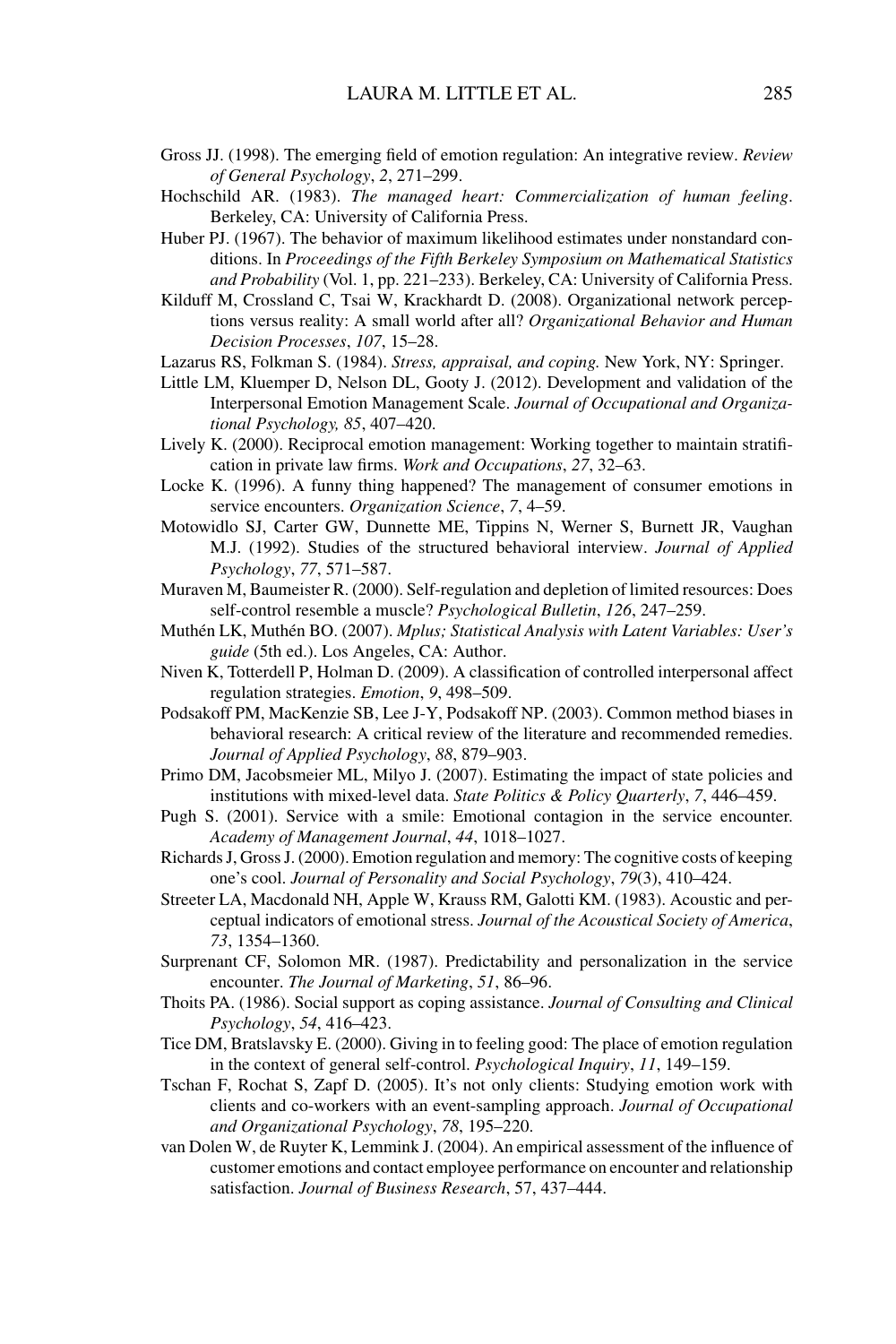- Vohs KD, Baumeister RF, Ciarocco NJ. (2005). Self-regulation and self-presentation: Regulatory resource depletion impairs impression management and effortful selfpresentation depletes regulatory resources. *Journal of Personality and Social Psychology*, *88*, 632–657.
- Watson D, Clark LA. (1992). Affects separable and inseparable: On the hierarchical arrangement of the negative affects. *Journal of Personality and Social Psychology*, *62*(3), 489–505.
- Watson D, Tellegen A. (1985). Toward a consensual structure of mood. *Psychological Bulletin*, *98*(2), 219–235.
- Wegge J, Vogt J, Wecking C. (2007). Customer-induced stress in call centre work: A comparison of audio- and videoconference. *Journal of Occupational and Organizational Psychology*, *80*, 693–712.
- White H. (1982). Maximum likelihood estimation of misspecified models. *Econometrica*, *50*, 1–25.
- Williams M. (2007). Building genuine trust through interpersonal emotion management: A threat regulation model of trust and collaboration across boundaries. *Academy of Management Review*, *32*, 595–621.
- Winsted KF. (2000). Service behaviors that lead to satisfied customers. *European Journal of Marketing*, *34*, 399–417.
- Witt LA, Andrews MC, Carlson DS. (2004). When conscientiousness isn't enough: Emotional exhaustion and performance among call center customer service representatives. *Journal of Management*, *30*, 146–160.
- Zapf D. (2002). Emotion work and psychological well-being. A review of the literature and some conceptual considerations. *Human Resource Management Review*, *12*, 237–268.